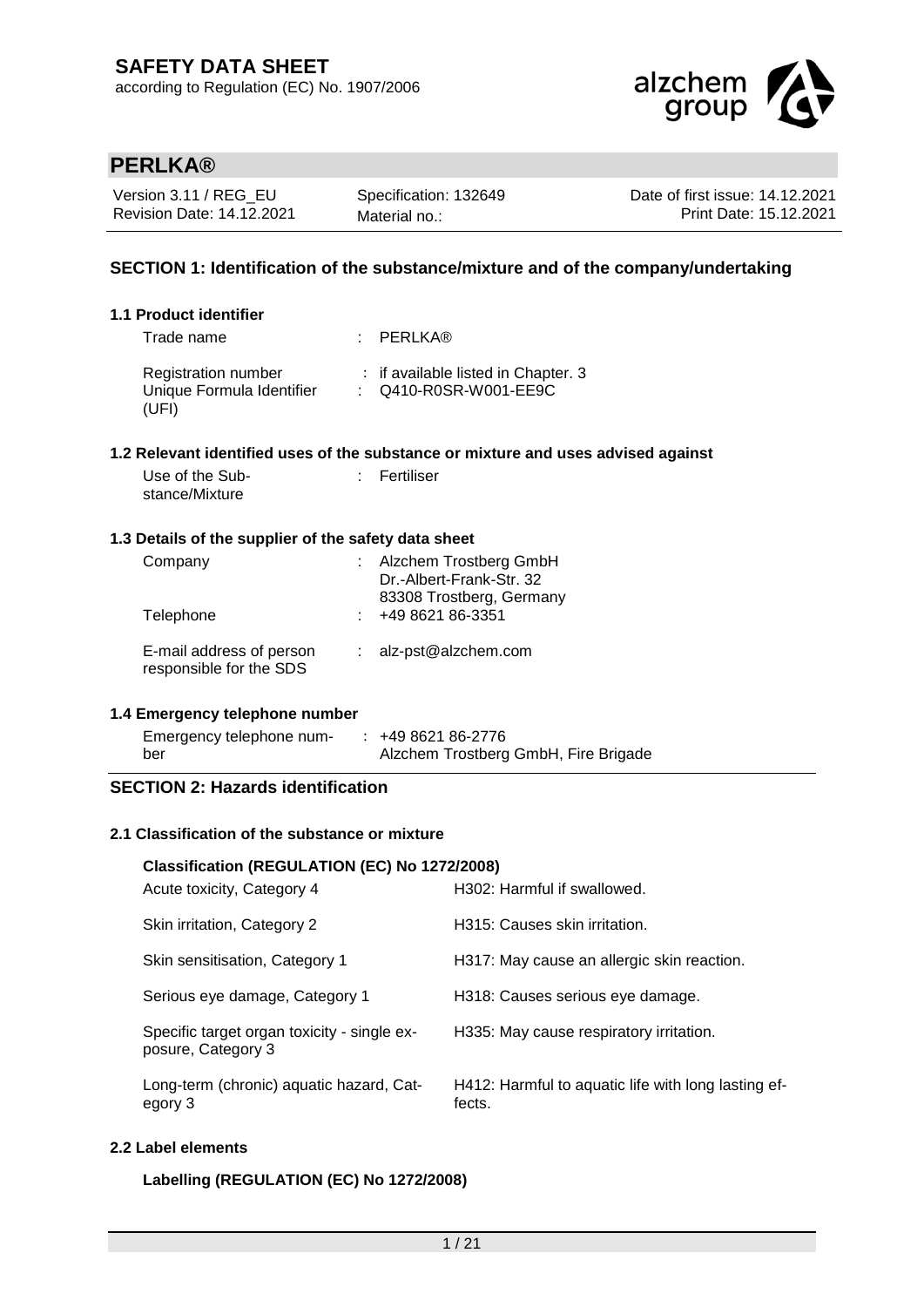

| <b>PERLKA®</b>                                            |                                                                                                                                                                                                                                                                                                             |                                                                                                                               |
|-----------------------------------------------------------|-------------------------------------------------------------------------------------------------------------------------------------------------------------------------------------------------------------------------------------------------------------------------------------------------------------|-------------------------------------------------------------------------------------------------------------------------------|
| Version 3.11 / REG_EU<br><b>Revision Date: 14.12.2021</b> | Specification: 132649<br>Material no.:                                                                                                                                                                                                                                                                      | Date of first issue: 14.12.2021<br>Print Date: 15.12.2021                                                                     |
| Hazard pictograms                                         |                                                                                                                                                                                                                                                                                                             |                                                                                                                               |
| Signal word                                               | Danger                                                                                                                                                                                                                                                                                                      |                                                                                                                               |
| Hazard statements<br>Precautionary statements             | H302<br>Harmful if swallowed.<br>H315<br>Causes skin irritation.<br>H317<br>May cause an allergic skin reaction.<br>Causes serious eye damage.<br>H318<br>May cause respiratory irritation.<br>H335<br>Harmful to aquatic life with long lasting effects.<br>H412<br><b>Prevention:</b><br>P <sub>261</sub> | Avoid breathing dust/ fume/ gas/ mist/ vapours/ spray.                                                                        |
|                                                           | P <sub>280</sub><br>tion/face protection.                                                                                                                                                                                                                                                                   | Wear protective gloves/protective clothing/eye protec-                                                                        |
|                                                           | <b>Response:</b><br>$P301 + P312$<br>doctor if you feel unwell.<br>P302 + P352<br>water.<br>P304 + P340<br>keep comfortable for breathing.<br>P305 + P351 + P338 IF IN EYES: Rinse cautiously with wa-<br>ter for several minutes. Remove contact lenses, if present and<br>easy to do. Continue rinsing.   | IF SWALLOWED: Call a POISON CENTER/<br>IF ON SKIN: Wash with plenty of soap and<br>IF INHALED: Remove person to fresh air and |

#### **2.3 Other hazards**

A PBT/vPvB evaluation is not available, since a chemical safety evaluation is not required / has not been carried out

Intake of alcoholic beverages increases the effect (see section 4).

### **SECTION 3: Composition/information on ingredients**

#### **3.2 Mixtures**

| Chemical nature | : Fertilizer based on calcium cyanamide       |
|-----------------|-----------------------------------------------|
|                 | contains:                                     |
|                 | 18%                                           |
|                 | Nitric nitrogen                               |
|                 | Residual content of calcium carbide $< 0.1$ % |

### **Components**

| <b>Chemical name</b>         | CAS-No.<br>EC-No.<br>Index-No.<br><b>Registration number</b> | Classification     | Concentration<br>(% w/w) |
|------------------------------|--------------------------------------------------------------|--------------------|--------------------------|
| calcium cyanamide, technical | 156-62-7                                                     | Acute Tox. 4; H302 | > 40                     |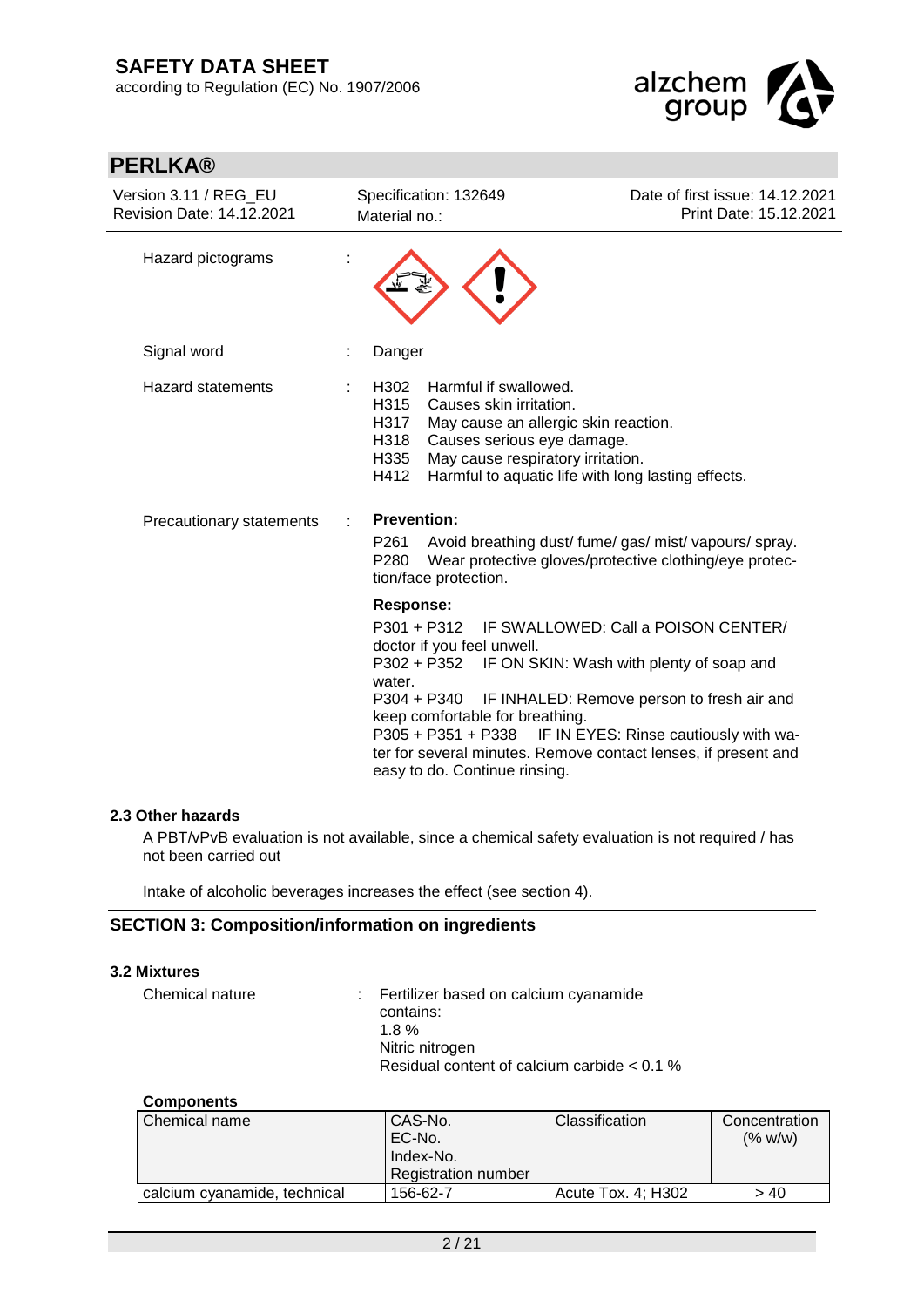

| Version 3.11 / REG EU<br>Revision Date: 14.12.2021                  | Specification: 132649<br>Material no.:                     | Date of first issue: 14.12.2021<br>Print Date: 15.12.2021                                                      |           |  |
|---------------------------------------------------------------------|------------------------------------------------------------|----------------------------------------------------------------------------------------------------------------|-----------|--|
|                                                                     | 205-861-8<br>615-017-00-4<br>01-2119777581-29-<br>0000     | Skin Irrit. 2; H315<br>Skin Sens. 1; H317<br>Eye Dam. 1; H318<br>STOT SE 3; H335<br>Aquatic Chronic 3;<br>H412 |           |  |
| calcium dihydroxide                                                 | 1305-62-0<br>215-137-3<br>01-2119475151-45-<br>XXXX        | Skin Irrit. 2; H315<br>Eye Dam. 1; H318<br>STOT SE 3; H335                                                     | $13 - 15$ |  |
| Graphite                                                            | 7782-42-5<br>231-955-3<br>01-2119486977-12-<br><b>XXXX</b> | not classified                                                                                                 | $>= 11$   |  |
| Calcium nitrate tetrahydrate                                        | 13477-34-4<br>233-332-1<br>01-2119495093-35-<br>0019       | Acute Tox. 4; H302<br>Eye Dam. 1; H318                                                                         | $>= 10$   |  |
| calcium sulphate<br>For ovplopation of obbroviotions ago agation 16 | 7778-18-9<br>231-900-3<br>01-2119444918-26-<br>XXXX        | not classified                                                                                                 | $<$ 3     |  |

For explanation of abbreviations see section 16.

## **SECTION 4: First aid measures**

### **4.1 Description of first aid measures**

| General advice          |   | Seek medical advice in case of symptoms caused by eye or<br>skin contact, inhalation or swallowing.<br>Remove contaminated or soaked clothing immediately and<br>dispose of safely.                                          |
|-------------------------|---|------------------------------------------------------------------------------------------------------------------------------------------------------------------------------------------------------------------------------|
| If inhaled              | ÷ | Move to fresh air.                                                                                                                                                                                                           |
| In case of skin contact |   | Wash off with plenty of water and soap immediately.                                                                                                                                                                          |
| In case of eye contact  |   | Rinse immediately with plenty of water, also under the eyelids,<br>for at least 10 minutes.<br>Remove contact lenses if this can be easily done.<br>Immediate further treatment in ophthalmic hospital/ophthal-<br>mologist. |
| If swallowed            |   | Rinse mouth.<br>Drink 1 or 2 glasses of water.<br>Do NOT induce vomiting.                                                                                                                                                    |
|                         |   | 4.2 Most important symptoms and effects, both acute and delayed                                                                                                                                                              |
| Symptoms                |   | Erythema<br>Fall in blood pressure                                                                                                                                                                                           |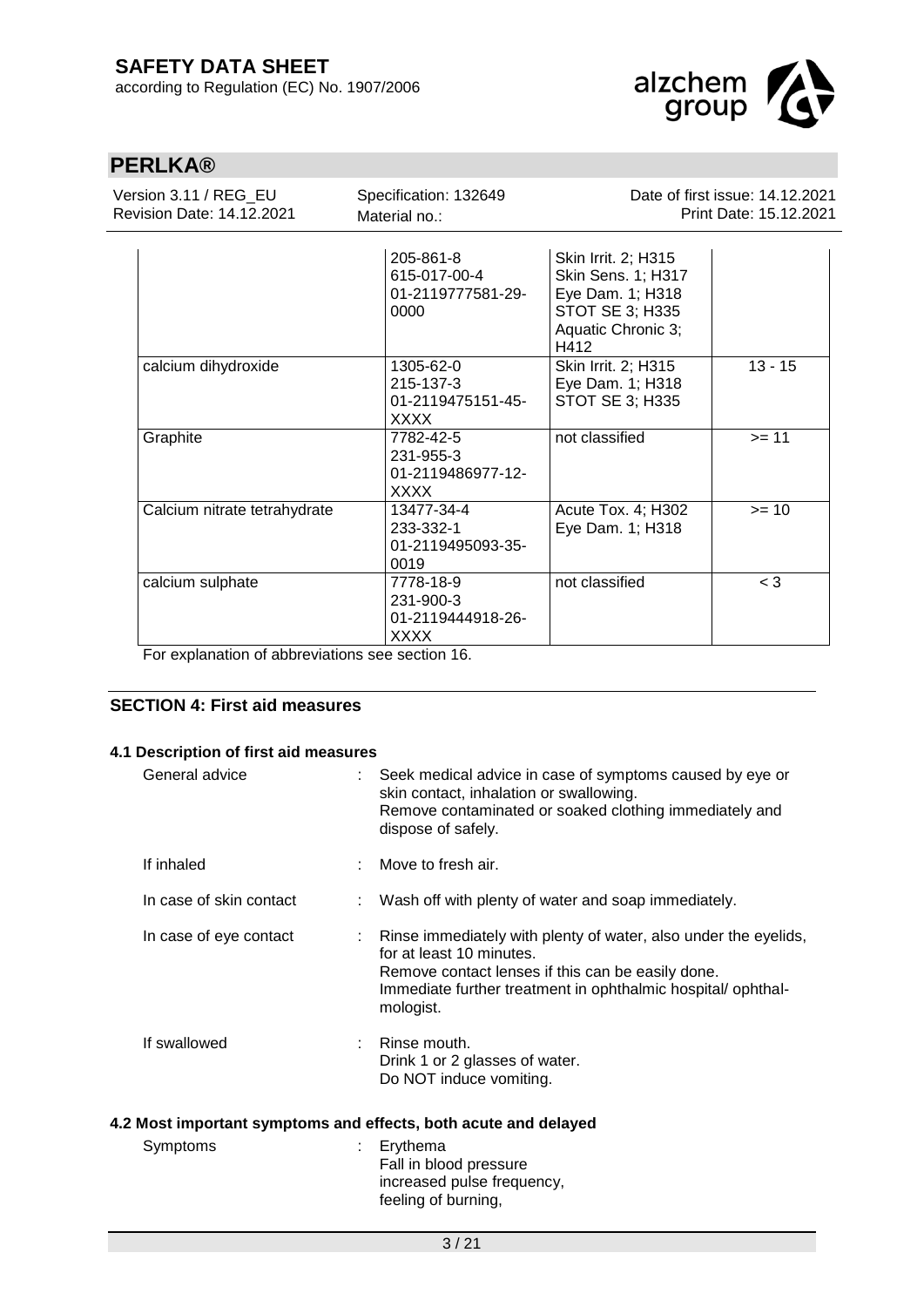

| PERLAR                                             |                                                                                                                                                                                                                                                       |                                                           |
|----------------------------------------------------|-------------------------------------------------------------------------------------------------------------------------------------------------------------------------------------------------------------------------------------------------------|-----------------------------------------------------------|
| Version 3.11 / REG EU<br>Revision Date: 14.12.2021 | Specification: 132649<br>Material no.:                                                                                                                                                                                                                | Date of first issue: 14.12.2021<br>Print Date: 15.12.2021 |
| <b>Risks</b>                                       | Irritation of skin and mucous membranes<br>headache<br>Shortness of breath<br>Nausea<br>Attention: interactions with alcohol (ethanol).                                                                                                               |                                                           |
|                                                    | 4.3 Indication of any immediate medical attention and special treatment needed                                                                                                                                                                        |                                                           |
| Treatment                                          | Treatment:<br>No specific antidote known.<br>Symptomatic treatment.<br>Control of circulatory system<br>If necessary, administer activated charcoal (10-20g) and sodi-<br>um sulfate (Glauber salt, 20g).<br>stomach pumping under gastroscopic view. |                                                           |

## **SECTION 5: Firefighting measures**

## **5.1 Extinguishing media** Suitable extinguishing media : quenching powder Dry sand water spray Unsuitable extinguishing media : high volume water jet **5.2 Special hazards arising from the substance or mixture** Hazardous combustion prod-: Ammonia ucts nitrous gases Carbon oxides

### **5.3 Advice for firefighters**

| Special protective equipment | In the case of fire, wear respiratory protective equipment in- |
|------------------------------|----------------------------------------------------------------|
| for firefighters             | dependent of surrounding air and chemical protective suit.     |

## **SECTION 6: Accidental release measures**

### **6.1 Personal precautions, protective equipment and emergency procedures**

| Personal precautions | Wear personal protective equipment; see section 8.<br>Avoid dust formation. |
|----------------------|-----------------------------------------------------------------------------|
|                      | Ensure adequate ventilation.                                                |

### **6.2 Environmental precautions**

| Environmental precautions | Product or extinguishing water with product must not be al- |
|---------------------------|-------------------------------------------------------------|
|                           | lowed to enter soil, sewers or natural bodies of water.     |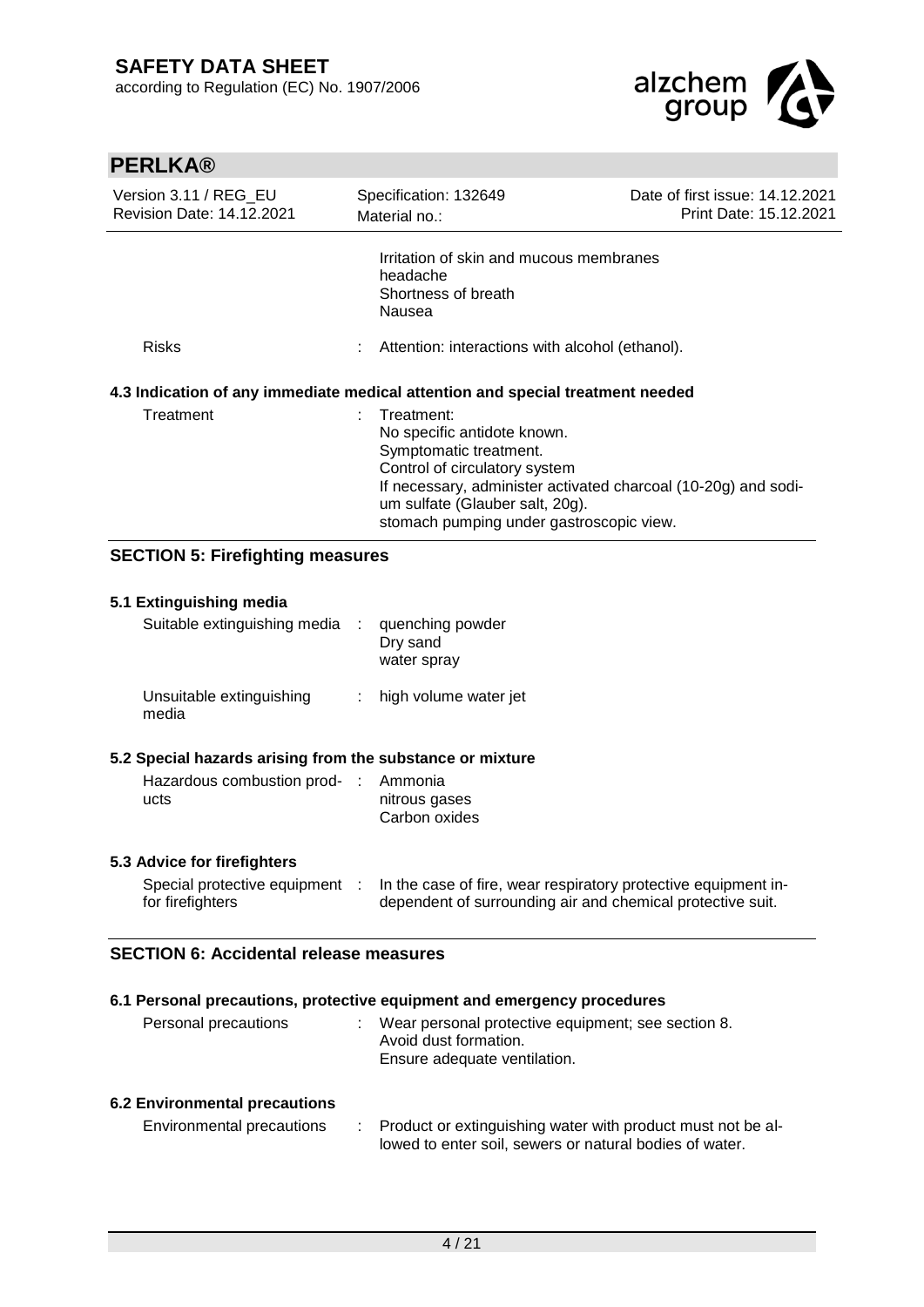

| Version 3.11 / REG EU     | Specification: 132649 | Date of first issue: 14.12.2021 |
|---------------------------|-----------------------|---------------------------------|
| Revision Date: 14.12.2021 | Material no.:         | Print Date: 15.12.2021          |

### **6.3 Methods and material for containment and cleaning up**

Methods for cleaning up : Sweep up and shovel.

Avoid dust formation. Keep in suitable, closed containers for disposal.

### **6.4 Reference to other sections**

For disposal considerations see section 13.

### **SECTION 7: Handling and storage**

### **7.1 Precautions for safe handling**

| Advice on safe handling                            |    | Provide appropriate exhaust ventilation at places where dust<br>is formed.<br>Handle in accordance with good industrial hygiene and safety<br>practice.<br>Use in the open air or with adequate ventilation.                                                                                                                                                                                          |
|----------------------------------------------------|----|-------------------------------------------------------------------------------------------------------------------------------------------------------------------------------------------------------------------------------------------------------------------------------------------------------------------------------------------------------------------------------------------------------|
| Advice on protection against<br>fire and explosion | ÷. | Does not present a risk of dust explosion 1 m3 standard con-<br>tainer, 10 kJ ignition energy                                                                                                                                                                                                                                                                                                         |
|                                                    |    | Keep away from combustible material.                                                                                                                                                                                                                                                                                                                                                                  |
| Hygiene measures                                   |    | Avoid contact with skin, eyes and clothing. Take off clothing<br>and shoes contaminated with product. Clean before reuse. Do<br>not consume any alcoholic beverages before, during or after<br>working with this product. Do not eat, drink or smoke during<br>use. Wash hands before breaks and immediately after han-<br>dling the product. Keep away from food, drink and animal<br>feedingstuffs. |

### **7.2 Conditions for safe storage, including any incompatibilities**

| Requirements for storage<br>areas and containers | Keep in a dry place. Keep in a well-ventilated place.                                                                                                                                                                                                                                                                                                                                                                                                                                                                                                |
|--------------------------------------------------|------------------------------------------------------------------------------------------------------------------------------------------------------------------------------------------------------------------------------------------------------------------------------------------------------------------------------------------------------------------------------------------------------------------------------------------------------------------------------------------------------------------------------------------------------|
| Advice on common storage                         | Incompatible with acids and bases.<br>Incompatible with oxidizing agents.<br>If stored together outdoors with ammonium nitrate and ammo-<br>nium nitrate preparations, a minimum distance between the<br>containers of 5 m must be maintained, (TRGS 511, 6.1.2 (3)).<br>If lime nitrogen is stored together in the same room with am-<br>monium nitrate and preparations containing ammonium ni-<br>trate, a minimum distance between the containers of 2.5 m<br>must be maintained, (TRGS 511, 6.1.2 (6)).<br>Protect against humid air and water. |
| Storage class (TRGS 510)                         | 13, Non Combustible Solids                                                                                                                                                                                                                                                                                                                                                                                                                                                                                                                           |
| Packaging material                               | Suitable material: polyethylene, Stainless steel                                                                                                                                                                                                                                                                                                                                                                                                                                                                                                     |

### **7.3 Specific end use(s)**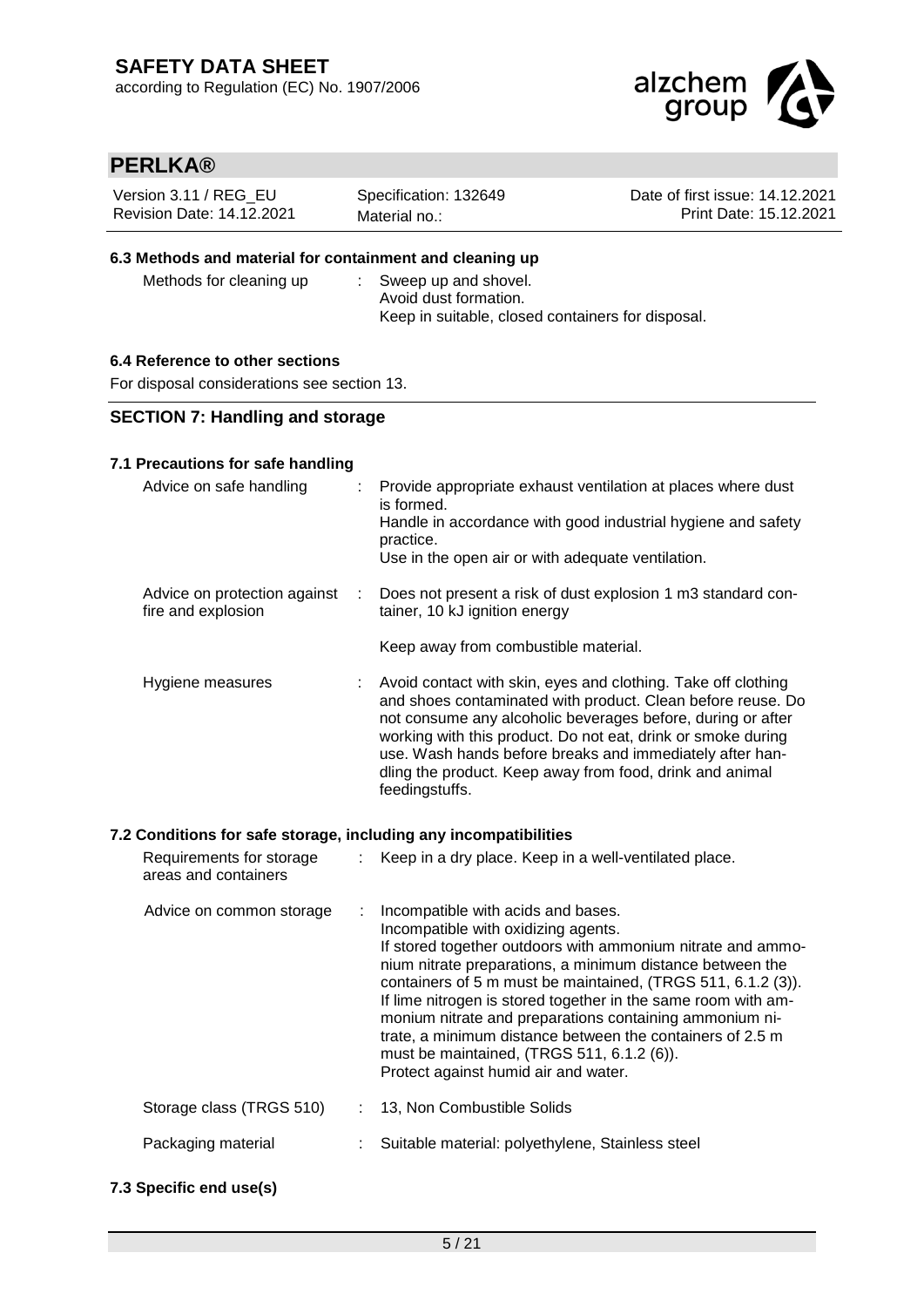

| Version 3.11 / REG EU            | Specification: 132649                                                                        | Date of first issue: 14.12.2021 |
|----------------------------------|----------------------------------------------------------------------------------------------|---------------------------------|
| <b>Revision Date: 14.12.2021</b> | Material no.:                                                                                | Print Date: 15.12.2021          |
| Specific use(s)                  | : We are unaware of any specific end uses which go beyond<br>the data reported in Section 1. |                                 |

## **SECTION 8: Exposure controls/personal protection**

### **8.1 Control parameters**

### **Occupational Exposure Limits**

| Components        | CAS-No.                         | Value type (Form       | Control parameters | <b>Basis</b> |
|-------------------|---------------------------------|------------------------|--------------------|--------------|
|                   |                                 | of exposure)           |                    |              |
| calcium dihydrox- | 1305-62-0                       | <b>TWA (Respirable</b> | mg/m3              | 2017/164/EU  |
| ide               |                                 | fraction)              |                    |              |
|                   | Further information: Indicative |                        |                    |              |
|                   |                                 | STEL (Respira-         | $4$ mg/m $3$       | 2017/164/EU  |
|                   |                                 | ble fraction)          |                    |              |
|                   | Further information: Indicative |                        |                    |              |

### **Derived No Effect Level (DNEL) according to Regulation (EC) No. 1907/2006:**

| Substance name                    | End Use                                   | Exposure routes | Potential health ef-<br>fects | Value                  |
|-----------------------------------|-------------------------------------------|-----------------|-------------------------------|------------------------|
| calcium cyanamide,<br>technical   | Worker                                    | dermal          | Long-term systemic<br>effects | $0,65$ mg/kg<br>bw/day |
|                                   | Worker                                    | Inhalation      | Long-term systemic<br>effects | 1 $mg/m3$              |
| calcium dihydroxide               | Industrial use                            | Inhalation      | Long-term local ef-<br>fects  | 1 $mg/m3$              |
|                                   | Industrial use                            | Inhalation      | Acute local effects           | $4$ mg/m $3$           |
| Graphite                          | Workers                                   | Inhalation      | Long-term systemic<br>effects | $1,2$ mg/m $3$         |
|                                   | Workers                                   | Inhalation      | Long-term local ef-<br>fects  | $1,2$ mg/m $3$         |
| calcium sulphate                  | Industrial use                            | Inhalation      | Long-term systemic<br>effects | 21,17 mg/m3            |
|                                   | Industrial use                            | Inhalation      | Acute systemic ef-<br>fects   | 5082 mg/m3             |
| Calcium nitrate tetra-<br>hydrate | DNEL not<br>necessary (not<br>classified) |                 |                               |                        |

### **Predicted No Effect Concentration (PNEC) according to Regulation (EC) No. 1907/2006:**

| Substance name               | <b>Environmental Compartment</b>    | Value                                         |
|------------------------------|-------------------------------------|-----------------------------------------------|
| calcium cyanamide, technical | Freshwater                          | $0,01$ mg/l                                   |
|                              | Marine water                        | $0,001$ mg/l                                  |
|                              | <b>STP</b>                          | $1,09$ mg/l                                   |
|                              | Soil                                | $\overline{0,}151$ mg/kg dry<br>weight (d.w.) |
| calcium dihydroxide          | Fresh water                         | $0,49$ mg/l                                   |
|                              | Marine water                        | $0,32 \text{ mg/l}$                           |
|                              | <b>STP</b>                          | $3$ mg/l                                      |
|                              | Soil                                | 1080 mg/kg                                    |
| Graphite                     | PNEC not necessary (not classified) |                                               |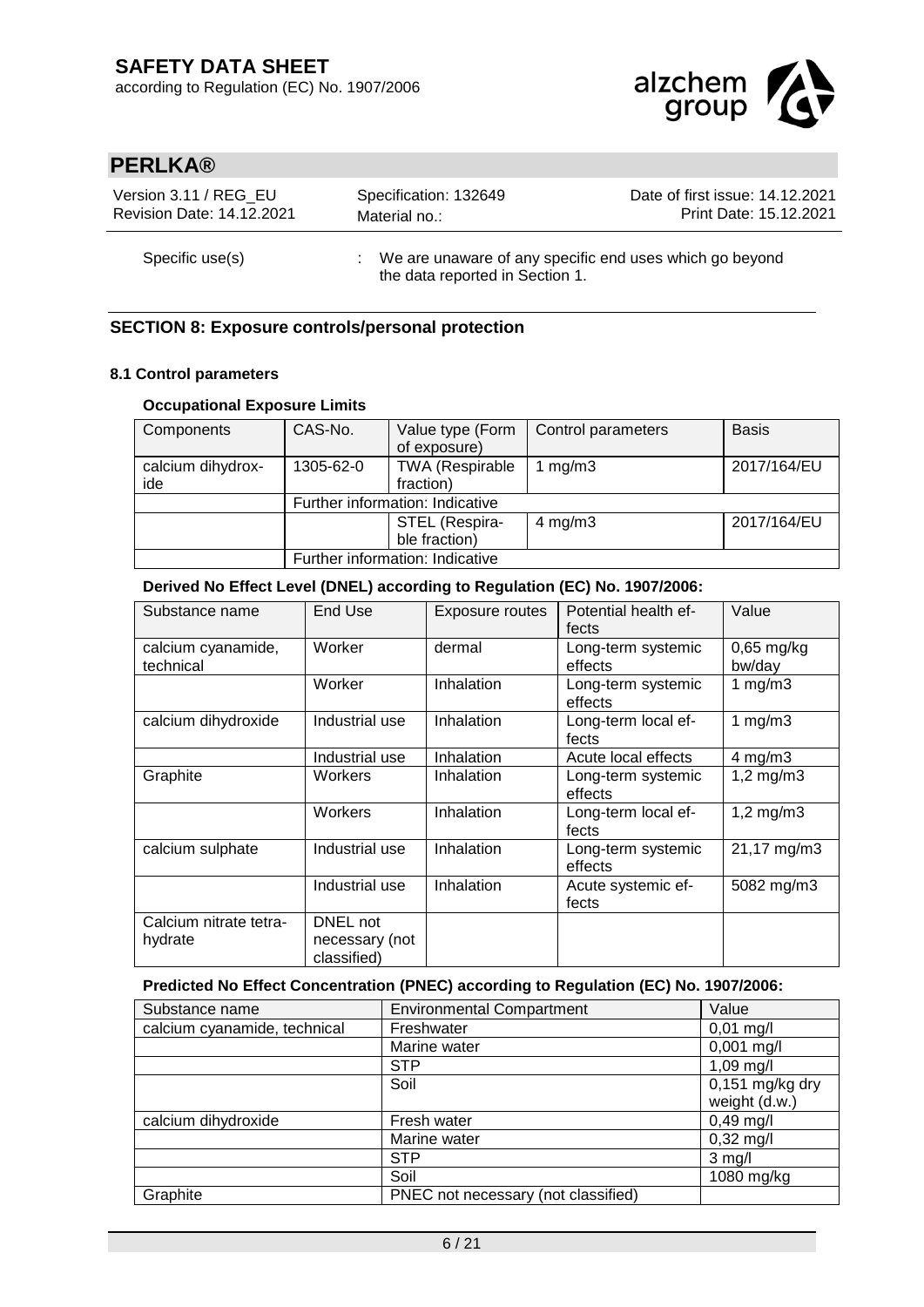

| Version 3.11 / REG_EU<br><b>Revision Date: 14.12.2021</b>                                                                                  | Specification: 132649<br>Material no.:                                                                                                                                                                                                                                                                   | Date of first issue: 14.12.2021<br>Print Date: 15.12.2021 |
|--------------------------------------------------------------------------------------------------------------------------------------------|----------------------------------------------------------------------------------------------------------------------------------------------------------------------------------------------------------------------------------------------------------------------------------------------------------|-----------------------------------------------------------|
| calcium sulphate<br>Calcium nitrate tetrahydrate                                                                                           | <b>STP</b><br><b>STP</b>                                                                                                                                                                                                                                                                                 | 100 mg/l<br>18 mg/l                                       |
| 8.2 Exposure controls                                                                                                                      |                                                                                                                                                                                                                                                                                                          |                                                           |
| Personal protective equipment<br>Eye protection                                                                                            | Goggles                                                                                                                                                                                                                                                                                                  |                                                           |
| Hand protection<br>Material<br>Break through time<br>Glove thickness<br><b>Directive</b><br>Manufacturer<br>Material<br>Break through time | Nitrile rubber, Recommendation: Dermatril 740<br>$>480$ min<br>$0,11$ mm<br><b>DIN EN 374</b><br>Kächele-Cama Latex GmbH (KCL), Germany<br>Nitrile rubber, Recommendation: Camatril 730<br>> 480 min                                                                                                     |                                                           |
| Glove thickness<br><b>Directive</b><br>Manufacturer                                                                                        | $0,6$ mm<br><b>DIN EN 374</b><br>Kächele-Cama Latex GmbH (KCL), Germany                                                                                                                                                                                                                                  |                                                           |
| Skin and body protection                                                                                                                   | Protective clothing<br>If intensive contact with the hazardous material cannot be<br>avoided with certainty, order (depending on the hazard in-<br>volved) additional protective measures for example chemical<br>protective suit.<br>DuPont™ Tyvek® Classic Xpert (white)<br>DuPont™ Tychem® C (yellow) |                                                           |
| Respiratory protection                                                                                                                     | Do not inhale gases, vapours, aerosols or dust - use respirato-<br>ry protection equipment.<br>Dust protection mask in accordance with EN 149 FFP2                                                                                                                                                       |                                                           |

## **SECTION 9: Physical and chemical properties**

### **9.1 Information on basic physical and chemical properties**

| <b>Physical state</b>       | solid                                  |
|-----------------------------|----------------------------------------|
| Colour                      | grey, black                            |
| Odour                       | characteristic                         |
| Melting point/range         | : $1145 - 1217$ °C                     |
| Boiling point/boiling range | not to be determined                   |
| Flammability                | not flammable                          |
| Flash point                 | Not applicable, solid<br>÷.            |
| Auto-ignition temperature   | $> 850$ °C (ca. 1100 - 1600 hPa)<br>t. |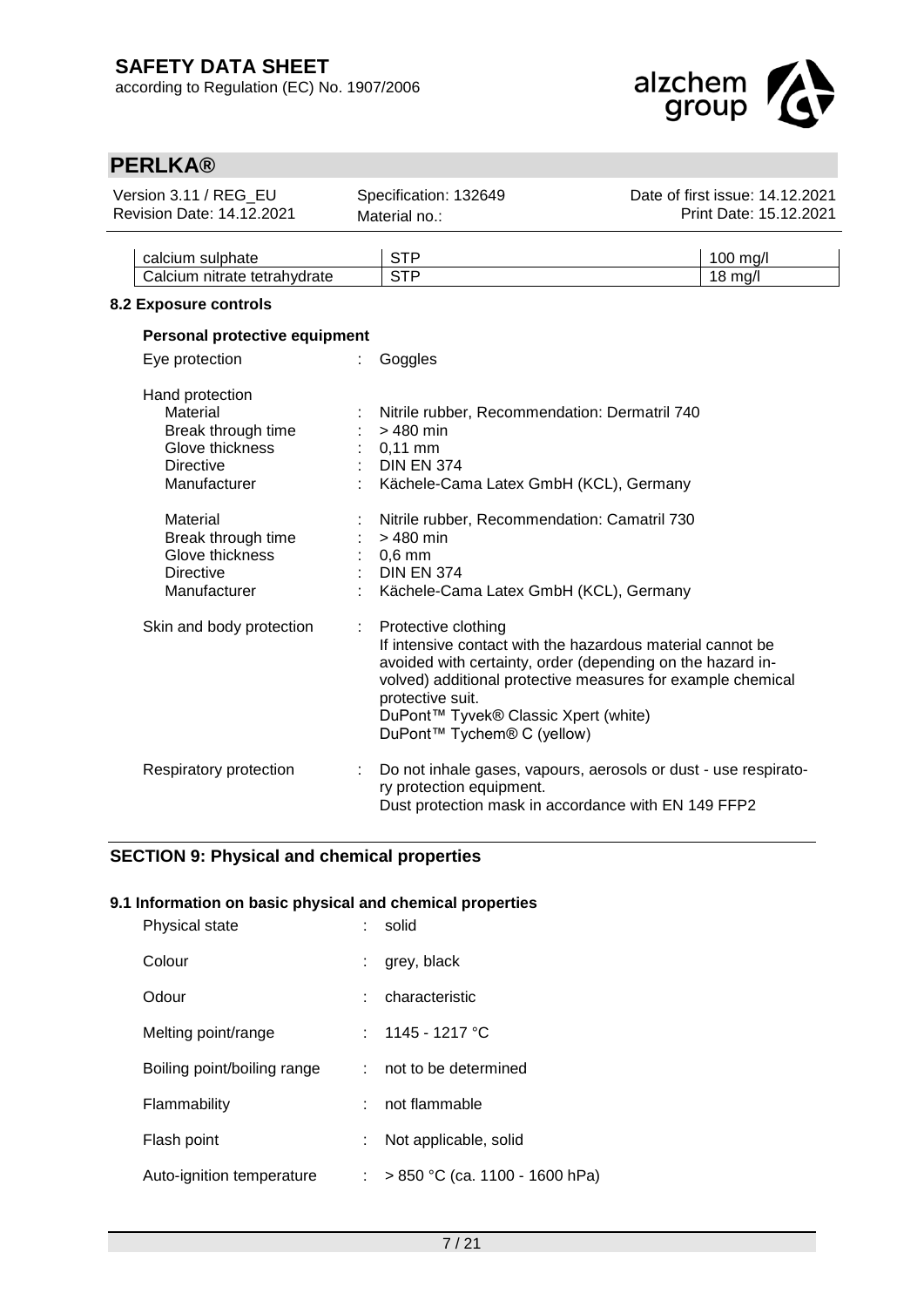

| <b>PERLKA®</b>                                                         |                                                                     |                                                           |
|------------------------------------------------------------------------|---------------------------------------------------------------------|-----------------------------------------------------------|
| Version 3.11 / REG_EU<br>Revision Date: 14.12.2021                     | Specification: 132649<br>Material no.:                              | Date of first issue: 14.12.2021<br>Print Date: 15.12.2021 |
| pH                                                                     | Aqueous solutions are strongly alkaline.                            |                                                           |
| Vapour pressure                                                        | Not applicable                                                      |                                                           |
| Density                                                                | 2,3 g/cm3 (20 $°C$ )                                                |                                                           |
| <b>Bulk density</b>                                                    | 1000 kg/m3                                                          |                                                           |
| 9.2 Other information                                                  |                                                                     |                                                           |
| Minimum ignition energy                                                | > 30 kJ<br>comparable product                                       |                                                           |
| <b>SECTION 10: Stability and reactivity</b>                            |                                                                     |                                                           |
| 10.1 Reactivity                                                        |                                                                     |                                                           |
| See section 10.3                                                       |                                                                     |                                                           |
| <b>10.2 Chemical stability</b><br>No decomposition if stored normally. |                                                                     |                                                           |
| 10.3 Possibility of hazardous reactions                                |                                                                     |                                                           |
| Hazardous reactions                                                    | No hazardous reactions are known if properly handled and<br>stored. |                                                           |
| 10.4 Conditions to avoid                                               |                                                                     |                                                           |
| Conditions to avoid                                                    | No specific hazards are known.                                      |                                                           |
| 10.5 Incompatible materials                                            |                                                                     |                                                           |
| Materials to avoid                                                     | Acids and bases<br>Oxidizing agents                                 |                                                           |
| 10.6 Hazardous decomposition products                                  |                                                                     |                                                           |
| see section 5                                                          | Hazardous decomposition products formed under fire conditions.      |                                                           |
|                                                                        |                                                                     |                                                           |

## **SECTION 11: Toxicological information**

### **11.1 Information on hazard classes as defined in Regulation (EC) No 1272/2008**

## **Acute toxicity**

| <b>Product:</b>           |   |                                                                                                                              |
|---------------------------|---|------------------------------------------------------------------------------------------------------------------------------|
| Acute oral toxicity       |   | : LD50 (Rat): 594 mg/kg<br>Method: OECD Test Guideline 401<br>Assessment: Harmful if swallowed.<br>Remarks: Own test result. |
| Acute inhalation toxicity | ÷ | Maximum attainable concentration (Rat): 5,1 mg/l<br>Method: OECD Test Guideline 403                                          |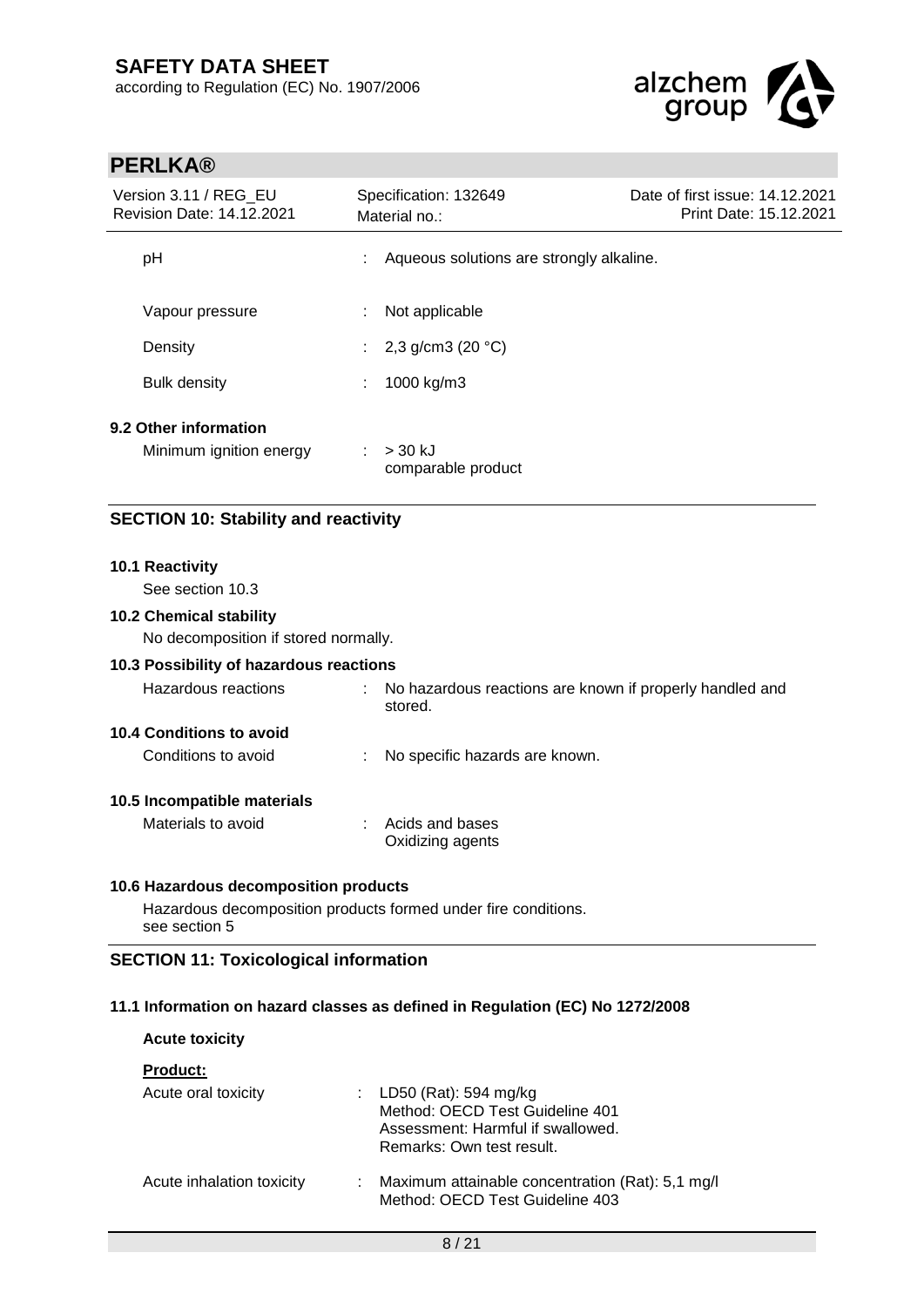

| <b>PERLKA®</b>                                     |    |                                                                                                                                                                                                                                                      |                                                           |
|----------------------------------------------------|----|------------------------------------------------------------------------------------------------------------------------------------------------------------------------------------------------------------------------------------------------------|-----------------------------------------------------------|
| Version 3.11 / REG_EU<br>Revision Date: 14.12.2021 |    | Specification: 132649<br>Material no.:                                                                                                                                                                                                               | Date of first issue: 14.12.2021<br>Print Date: 15.12.2021 |
|                                                    |    | Assessment: Based on available data, the classification crite-<br>ria are not met.<br>Remarks: maximum attainable dust concentration during the<br>test: 10% mortality after 4 hour inhalation<br>Own test result.                                   |                                                           |
| Acute dermal toxicity                              |    | : LD50 (Rabbit): $>$ 2000 mg/kg<br>Assessment: Based on available data, the classification crite-<br>ria are not met.<br>Remarks: Own test result.                                                                                                   |                                                           |
| Components:                                        |    |                                                                                                                                                                                                                                                      |                                                           |
| calcium cyanamide, technical:                      |    |                                                                                                                                                                                                                                                      |                                                           |
| Acute oral toxicity                                |    | LD50 (Rat): 765 mg/kg<br>Assessment: Harmful if swallowed.<br>Remarks: Own test result.                                                                                                                                                              |                                                           |
| Acute inhalation toxicity                          | ÷  | Maximum attainable concentration (rat): > 0,155 mg/l<br>Exposure time: 4 h<br>Assessment: Based on available data, the classification crite-<br>ria are not met.<br>Remarks: maximum concentration in the test: no animals died.<br>Own test result. |                                                           |
| Acute dermal toxicity                              |    | : LD50 (Rabbit): $>$ 2000 mg/kg<br>Method: OECD Test Guideline 402<br>Assessment: Based on available data, the classification crite-<br>ria are not met.<br>Remarks: Own test result.                                                                |                                                           |
| calcium dihydroxide:                               |    |                                                                                                                                                                                                                                                      |                                                           |
| Acute oral toxicity                                |    | : LD50 (rat): $> 2000$ mg/kg<br><b>Remarks: IUCLID</b>                                                                                                                                                                                               |                                                           |
| Acute inhalation toxicity                          |    | LC50 (rat): $>$ 3 mg/l<br>Exposure time: 4 h<br>Remarks: IUCLID                                                                                                                                                                                      |                                                           |
| Acute dermal toxicity                              | t. | LD50 (Rabbit): $>$ 2500 mg/kg<br>Remarks: The data are derived from the evaluations or test<br>results achieved with similar products (conclusion by analogy).<br><b>IUCLID</b>                                                                      |                                                           |
| Calcium nitrate tetrahydrate:                      |    |                                                                                                                                                                                                                                                      |                                                           |
| Acute oral toxicity                                |    | LD50 (rat): 1000 mg/kg<br>Method: OECD 423<br>Assessment: Harmful if swallowed.<br>Remarks: Literature, IUCLID                                                                                                                                       |                                                           |
| Acute inhalation toxicity                          |    | Remarks: no data available                                                                                                                                                                                                                           |                                                           |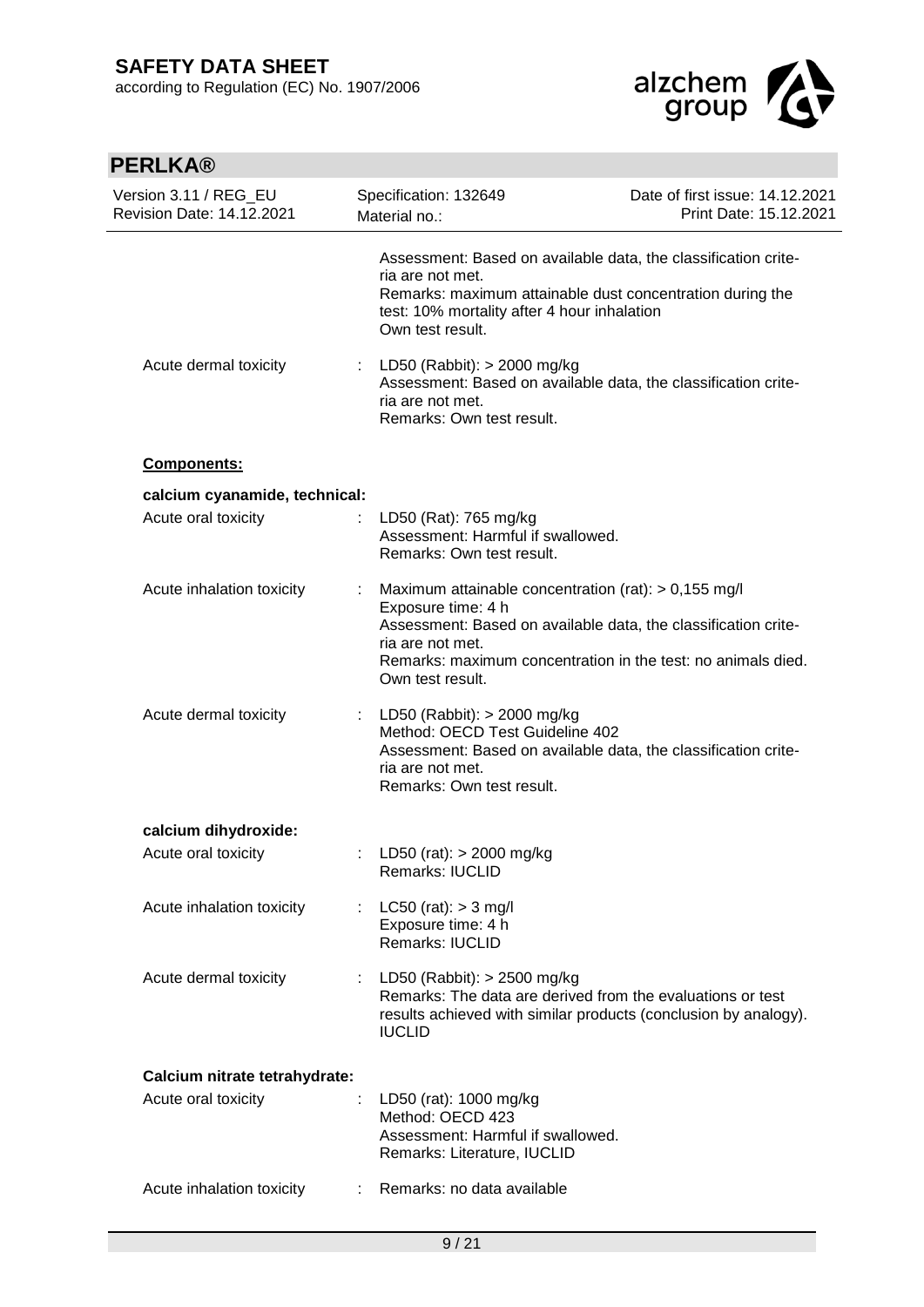

| Version 3.11 / REG_EU<br>Specification: 132649<br><b>Revision Date: 14.12.2021</b><br>Material no.:<br>Acute dermal toxicity<br>÷.<br>LD50 (Rat): $>$ 2000 mg/kg<br>Remarks: Literature, IUCLID<br>calcium sulphate:<br>Acute oral toxicity<br>Assessment: Based on available data, the classification crite-<br>ria are not met.<br>Remarks: IUCLID<br>Assessment: Based on available data, the classification crite-<br>Acute inhalation toxicity<br>÷<br>ria are not met.<br>Remarks: IUCLID<br>Acute dermal toxicity<br>Assessment: Based on available data, the classification crite-<br>ria are not met.<br>Remarks: IUCLID<br><b>Skin corrosion/irritation</b><br>Product:<br>Species<br>Rabbit<br>Exposure time<br>4 h<br>Assessment<br>Irritating to skin.<br><b>OECD Test Guideline 404</b><br>Method<br>Remarks<br>Own test result.<br>Components:<br>calcium cyanamide, technical:<br>Result<br>irritating<br>Remarks<br>Based on experience in human subjects<br>calcium dihydroxide:<br>Rabbit<br>Species<br>Assessment<br>Causes skin irritation.<br>OECD Guide-line 404<br>Method<br>Remarks<br><b>IUCLID</b><br>Calcium nitrate tetrahydrate:<br>Rabbit<br>Species<br>4 h<br>Exposure time<br>Result<br>No skin irritation<br>Remarks<br>The data are derived from the evaluations or test results<br>achieved with similar products (conclusion by analogy).<br>Literature, IUCLID<br>calcium sulphate:<br>Assessment<br>Based on available data, the classification criteria are not met.<br>Remarks<br><b>IUCLID</b> |  |                                                           |
|------------------------------------------------------------------------------------------------------------------------------------------------------------------------------------------------------------------------------------------------------------------------------------------------------------------------------------------------------------------------------------------------------------------------------------------------------------------------------------------------------------------------------------------------------------------------------------------------------------------------------------------------------------------------------------------------------------------------------------------------------------------------------------------------------------------------------------------------------------------------------------------------------------------------------------------------------------------------------------------------------------------------------------------------------------------------------------------------------------------------------------------------------------------------------------------------------------------------------------------------------------------------------------------------------------------------------------------------------------------------------------------------------------------------------------------------------------------------------------------------------------------------------------------|--|-----------------------------------------------------------|
|                                                                                                                                                                                                                                                                                                                                                                                                                                                                                                                                                                                                                                                                                                                                                                                                                                                                                                                                                                                                                                                                                                                                                                                                                                                                                                                                                                                                                                                                                                                                          |  | Date of first issue: 14.12.2021<br>Print Date: 15.12.2021 |
|                                                                                                                                                                                                                                                                                                                                                                                                                                                                                                                                                                                                                                                                                                                                                                                                                                                                                                                                                                                                                                                                                                                                                                                                                                                                                                                                                                                                                                                                                                                                          |  |                                                           |
|                                                                                                                                                                                                                                                                                                                                                                                                                                                                                                                                                                                                                                                                                                                                                                                                                                                                                                                                                                                                                                                                                                                                                                                                                                                                                                                                                                                                                                                                                                                                          |  |                                                           |
|                                                                                                                                                                                                                                                                                                                                                                                                                                                                                                                                                                                                                                                                                                                                                                                                                                                                                                                                                                                                                                                                                                                                                                                                                                                                                                                                                                                                                                                                                                                                          |  |                                                           |
|                                                                                                                                                                                                                                                                                                                                                                                                                                                                                                                                                                                                                                                                                                                                                                                                                                                                                                                                                                                                                                                                                                                                                                                                                                                                                                                                                                                                                                                                                                                                          |  |                                                           |
|                                                                                                                                                                                                                                                                                                                                                                                                                                                                                                                                                                                                                                                                                                                                                                                                                                                                                                                                                                                                                                                                                                                                                                                                                                                                                                                                                                                                                                                                                                                                          |  |                                                           |
|                                                                                                                                                                                                                                                                                                                                                                                                                                                                                                                                                                                                                                                                                                                                                                                                                                                                                                                                                                                                                                                                                                                                                                                                                                                                                                                                                                                                                                                                                                                                          |  |                                                           |
|                                                                                                                                                                                                                                                                                                                                                                                                                                                                                                                                                                                                                                                                                                                                                                                                                                                                                                                                                                                                                                                                                                                                                                                                                                                                                                                                                                                                                                                                                                                                          |  |                                                           |
|                                                                                                                                                                                                                                                                                                                                                                                                                                                                                                                                                                                                                                                                                                                                                                                                                                                                                                                                                                                                                                                                                                                                                                                                                                                                                                                                                                                                                                                                                                                                          |  |                                                           |
|                                                                                                                                                                                                                                                                                                                                                                                                                                                                                                                                                                                                                                                                                                                                                                                                                                                                                                                                                                                                                                                                                                                                                                                                                                                                                                                                                                                                                                                                                                                                          |  |                                                           |
|                                                                                                                                                                                                                                                                                                                                                                                                                                                                                                                                                                                                                                                                                                                                                                                                                                                                                                                                                                                                                                                                                                                                                                                                                                                                                                                                                                                                                                                                                                                                          |  |                                                           |
|                                                                                                                                                                                                                                                                                                                                                                                                                                                                                                                                                                                                                                                                                                                                                                                                                                                                                                                                                                                                                                                                                                                                                                                                                                                                                                                                                                                                                                                                                                                                          |  |                                                           |
|                                                                                                                                                                                                                                                                                                                                                                                                                                                                                                                                                                                                                                                                                                                                                                                                                                                                                                                                                                                                                                                                                                                                                                                                                                                                                                                                                                                                                                                                                                                                          |  |                                                           |
|                                                                                                                                                                                                                                                                                                                                                                                                                                                                                                                                                                                                                                                                                                                                                                                                                                                                                                                                                                                                                                                                                                                                                                                                                                                                                                                                                                                                                                                                                                                                          |  |                                                           |
|                                                                                                                                                                                                                                                                                                                                                                                                                                                                                                                                                                                                                                                                                                                                                                                                                                                                                                                                                                                                                                                                                                                                                                                                                                                                                                                                                                                                                                                                                                                                          |  |                                                           |
|                                                                                                                                                                                                                                                                                                                                                                                                                                                                                                                                                                                                                                                                                                                                                                                                                                                                                                                                                                                                                                                                                                                                                                                                                                                                                                                                                                                                                                                                                                                                          |  |                                                           |
|                                                                                                                                                                                                                                                                                                                                                                                                                                                                                                                                                                                                                                                                                                                                                                                                                                                                                                                                                                                                                                                                                                                                                                                                                                                                                                                                                                                                                                                                                                                                          |  |                                                           |
|                                                                                                                                                                                                                                                                                                                                                                                                                                                                                                                                                                                                                                                                                                                                                                                                                                                                                                                                                                                                                                                                                                                                                                                                                                                                                                                                                                                                                                                                                                                                          |  |                                                           |
|                                                                                                                                                                                                                                                                                                                                                                                                                                                                                                                                                                                                                                                                                                                                                                                                                                                                                                                                                                                                                                                                                                                                                                                                                                                                                                                                                                                                                                                                                                                                          |  |                                                           |
|                                                                                                                                                                                                                                                                                                                                                                                                                                                                                                                                                                                                                                                                                                                                                                                                                                                                                                                                                                                                                                                                                                                                                                                                                                                                                                                                                                                                                                                                                                                                          |  |                                                           |
|                                                                                                                                                                                                                                                                                                                                                                                                                                                                                                                                                                                                                                                                                                                                                                                                                                                                                                                                                                                                                                                                                                                                                                                                                                                                                                                                                                                                                                                                                                                                          |  |                                                           |
|                                                                                                                                                                                                                                                                                                                                                                                                                                                                                                                                                                                                                                                                                                                                                                                                                                                                                                                                                                                                                                                                                                                                                                                                                                                                                                                                                                                                                                                                                                                                          |  |                                                           |
|                                                                                                                                                                                                                                                                                                                                                                                                                                                                                                                                                                                                                                                                                                                                                                                                                                                                                                                                                                                                                                                                                                                                                                                                                                                                                                                                                                                                                                                                                                                                          |  |                                                           |
|                                                                                                                                                                                                                                                                                                                                                                                                                                                                                                                                                                                                                                                                                                                                                                                                                                                                                                                                                                                                                                                                                                                                                                                                                                                                                                                                                                                                                                                                                                                                          |  |                                                           |
|                                                                                                                                                                                                                                                                                                                                                                                                                                                                                                                                                                                                                                                                                                                                                                                                                                                                                                                                                                                                                                                                                                                                                                                                                                                                                                                                                                                                                                                                                                                                          |  |                                                           |
|                                                                                                                                                                                                                                                                                                                                                                                                                                                                                                                                                                                                                                                                                                                                                                                                                                                                                                                                                                                                                                                                                                                                                                                                                                                                                                                                                                                                                                                                                                                                          |  |                                                           |
|                                                                                                                                                                                                                                                                                                                                                                                                                                                                                                                                                                                                                                                                                                                                                                                                                                                                                                                                                                                                                                                                                                                                                                                                                                                                                                                                                                                                                                                                                                                                          |  |                                                           |
|                                                                                                                                                                                                                                                                                                                                                                                                                                                                                                                                                                                                                                                                                                                                                                                                                                                                                                                                                                                                                                                                                                                                                                                                                                                                                                                                                                                                                                                                                                                                          |  |                                                           |
|                                                                                                                                                                                                                                                                                                                                                                                                                                                                                                                                                                                                                                                                                                                                                                                                                                                                                                                                                                                                                                                                                                                                                                                                                                                                                                                                                                                                                                                                                                                                          |  |                                                           |
|                                                                                                                                                                                                                                                                                                                                                                                                                                                                                                                                                                                                                                                                                                                                                                                                                                                                                                                                                                                                                                                                                                                                                                                                                                                                                                                                                                                                                                                                                                                                          |  |                                                           |
|                                                                                                                                                                                                                                                                                                                                                                                                                                                                                                                                                                                                                                                                                                                                                                                                                                                                                                                                                                                                                                                                                                                                                                                                                                                                                                                                                                                                                                                                                                                                          |  |                                                           |
|                                                                                                                                                                                                                                                                                                                                                                                                                                                                                                                                                                                                                                                                                                                                                                                                                                                                                                                                                                                                                                                                                                                                                                                                                                                                                                                                                                                                                                                                                                                                          |  |                                                           |
|                                                                                                                                                                                                                                                                                                                                                                                                                                                                                                                                                                                                                                                                                                                                                                                                                                                                                                                                                                                                                                                                                                                                                                                                                                                                                                                                                                                                                                                                                                                                          |  |                                                           |
|                                                                                                                                                                                                                                                                                                                                                                                                                                                                                                                                                                                                                                                                                                                                                                                                                                                                                                                                                                                                                                                                                                                                                                                                                                                                                                                                                                                                                                                                                                                                          |  |                                                           |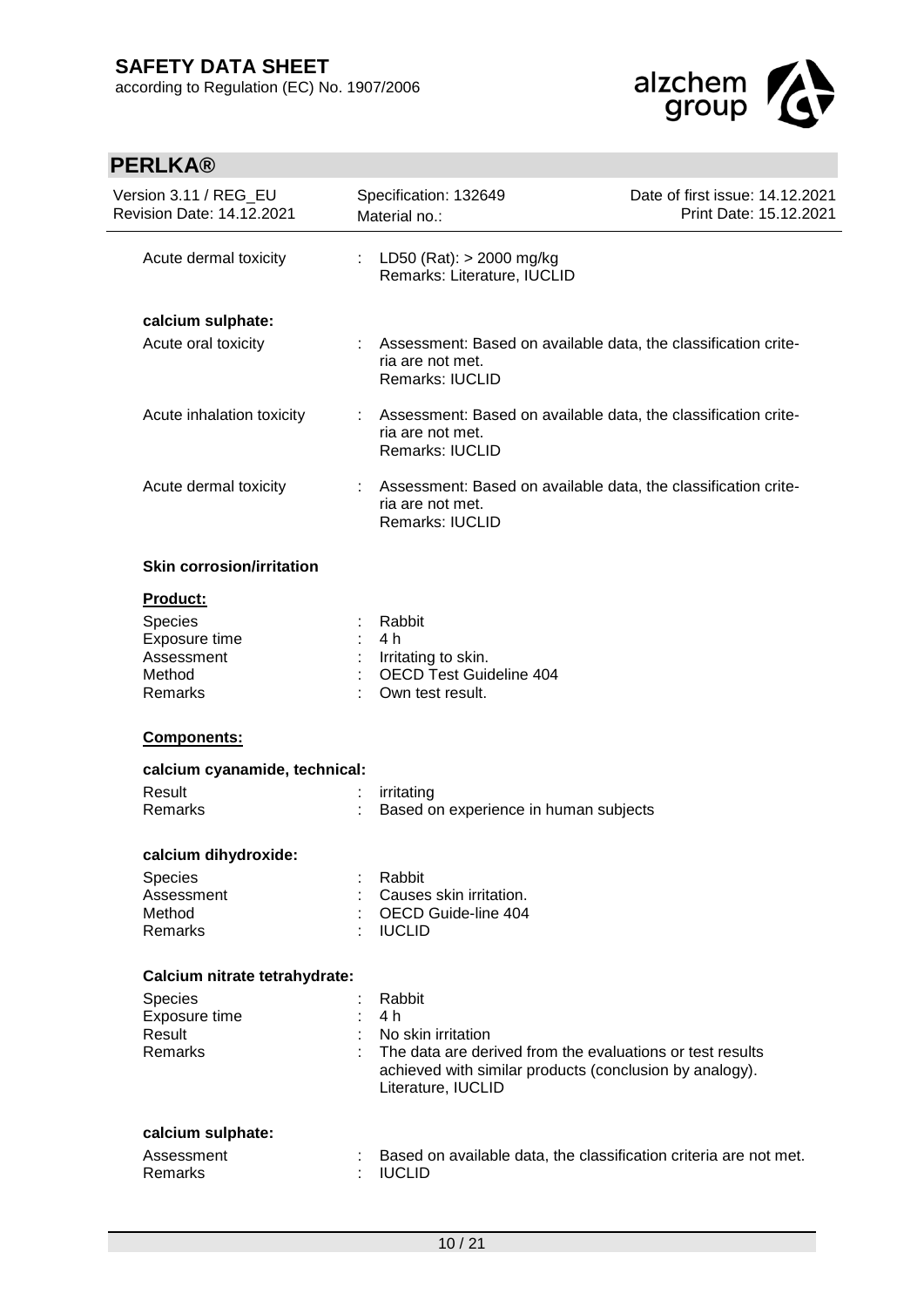

| Version 3.11 / REG EU            | Specification: 132649 | Date of first issue: 14.12.2021 |
|----------------------------------|-----------------------|---------------------------------|
| <b>Revision Date: 14.12.2021</b> | Material no.:         | Print Date: 15.12.2021          |
|                                  |                       |                                 |

### **Serious eye damage/eye irritation**

### **Product:**

| <b>Species</b> | : Rabbit                          |
|----------------|-----------------------------------|
| Exposure time  | : 24h                             |
| Assessment     | : Corrosive                       |
| Method         | : OECD Guide-line 405             |
| Result         | : Risk of serious damage to eyes. |
| Remarks        | : Own test result.                |
|                |                                   |

### **Components:**

### **calcium cyanamide, technical:**

| <b>Species</b> | : Rabbit                          |
|----------------|-----------------------------------|
| Assessment     | : Risk of serious damage to eyes. |
| Method         | : OECD Test Guideline 405         |
| Result         | : Causes serious eye damage.      |
| Remarks        | : Own test result.                |
|                |                                   |

### **calcium dihydroxide:**

| <b>Species</b> | : Rabbit                         |
|----------------|----------------------------------|
| Assessment     | : Causes serious eye damage.     |
| Method         | $\therefore$ OECD Guide-line 405 |
| Remarks        | : IUCLID                         |

#### **Calcium nitrate tetrahydrate:**

| <b>Species</b> | : Rabbit                         |
|----------------|----------------------------------|
| Assessment     | : Causes serious eye damage.     |
| Method         | $\therefore$ OECD Guide-line 405 |
| Remarks        | : Literature. IUCLID             |

### **calcium sulphate:**

| Assessment     | Based on available data, the classification criteria are not met. |
|----------------|-------------------------------------------------------------------|
| <b>Remarks</b> | : IUCLID                                                          |

#### **Respiratory or skin sensitisation**

#### **Product:**

Result : May cause sensitisation by skin contact.

#### **Components:**

#### **calcium cyanamide, technical:**

| Test Type      | $:$ maximization test                      |
|----------------|--------------------------------------------|
| <b>Species</b> | : Guinea pig                               |
| Method         | : OECD Test Guideline 406                  |
| Result         | : May cause sensitisation by skin contact. |
| Remarks        | : Own test result.                         |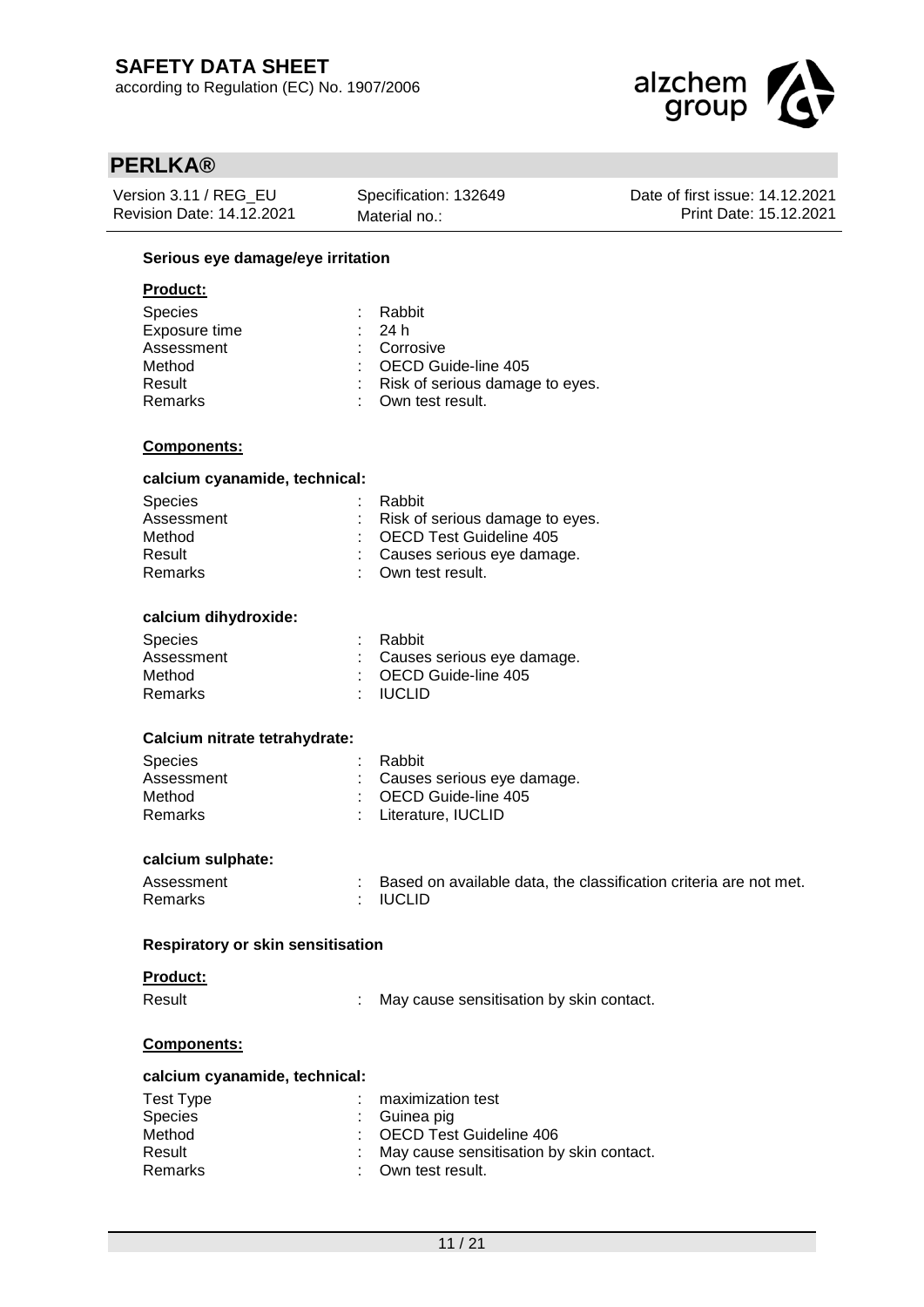

| <b>PERLKA®</b>                                                                        |                                                                                                                                                                              |                                                                   |
|---------------------------------------------------------------------------------------|------------------------------------------------------------------------------------------------------------------------------------------------------------------------------|-------------------------------------------------------------------|
| Version 3.11 / REG_EU<br>Revision Date: 14.12.2021                                    | Specification: 132649<br>Material no.:                                                                                                                                       | Date of first issue: 14.12.2021<br>Print Date: 15.12.2021         |
| calcium dihydroxide:<br>Assessment<br><b>Remarks</b>                                  | The data are derived from the evaluations or test results<br>achieved with similar products (conclusion by analogy).<br><b>IUCLID</b>                                        | Based on available data, the classification criteria are not met. |
| Calcium nitrate tetrahydrate:<br><b>Test Type</b><br>Species<br>Assessment<br>Remarks | Local Lymphnode Assay<br>Mouse<br>The data are derived from the evaluations or test results<br>achieved with similar products (conclusion by analogy).<br>Literature, IUCLID | Based on available data, the classification criteria are not met. |
| calcium sulphate:<br>Assessment<br>Remarks                                            | <b>IUCLID</b>                                                                                                                                                                | Based on available data, the classification criteria are not met. |
| <b>Germ cell mutagenicity</b><br>Product:<br>Germ cell mutagenicity- As-<br>sessment  | ÷<br>Not mutagenic in a battery of in-vitro test systems.                                                                                                                    |                                                                   |
| Components:                                                                           |                                                                                                                                                                              |                                                                   |
| calcium cyanamide, technical:<br>Genotoxicity in vitro                                | Test Type: Sister chromatid exchange assay<br>Test system: CHO-cells<br>Result: negative                                                                                     |                                                                   |
| Genotoxicity in vivo                                                                  | Test Type: Micronucleus test<br>Species: Rat<br>Result: negative                                                                                                             |                                                                   |
| Germ cell mutagenicity-As-<br>sessment                                                | ÷.                                                                                                                                                                           | Not mutagenic in a battery of in-vitro test systems., Own study   |
| calcium dihydroxide:                                                                  |                                                                                                                                                                              |                                                                   |
| Germ cell mutagenicity-As-<br>sessment                                                | <b>Remarks: IUCLID</b>                                                                                                                                                       | Based on available data, the classification criteria are not met. |
| Calcium nitrate tetrahydrate:                                                         |                                                                                                                                                                              |                                                                   |
| Genotoxicity in vitro                                                                 | Test Type: Bacterial reverse mutation assay<br>Result: negative<br>Remarks: The data are derived from the evaluations or test<br>Literature, IUCLID                          | results achieved with similar products (conclusion by analogy).   |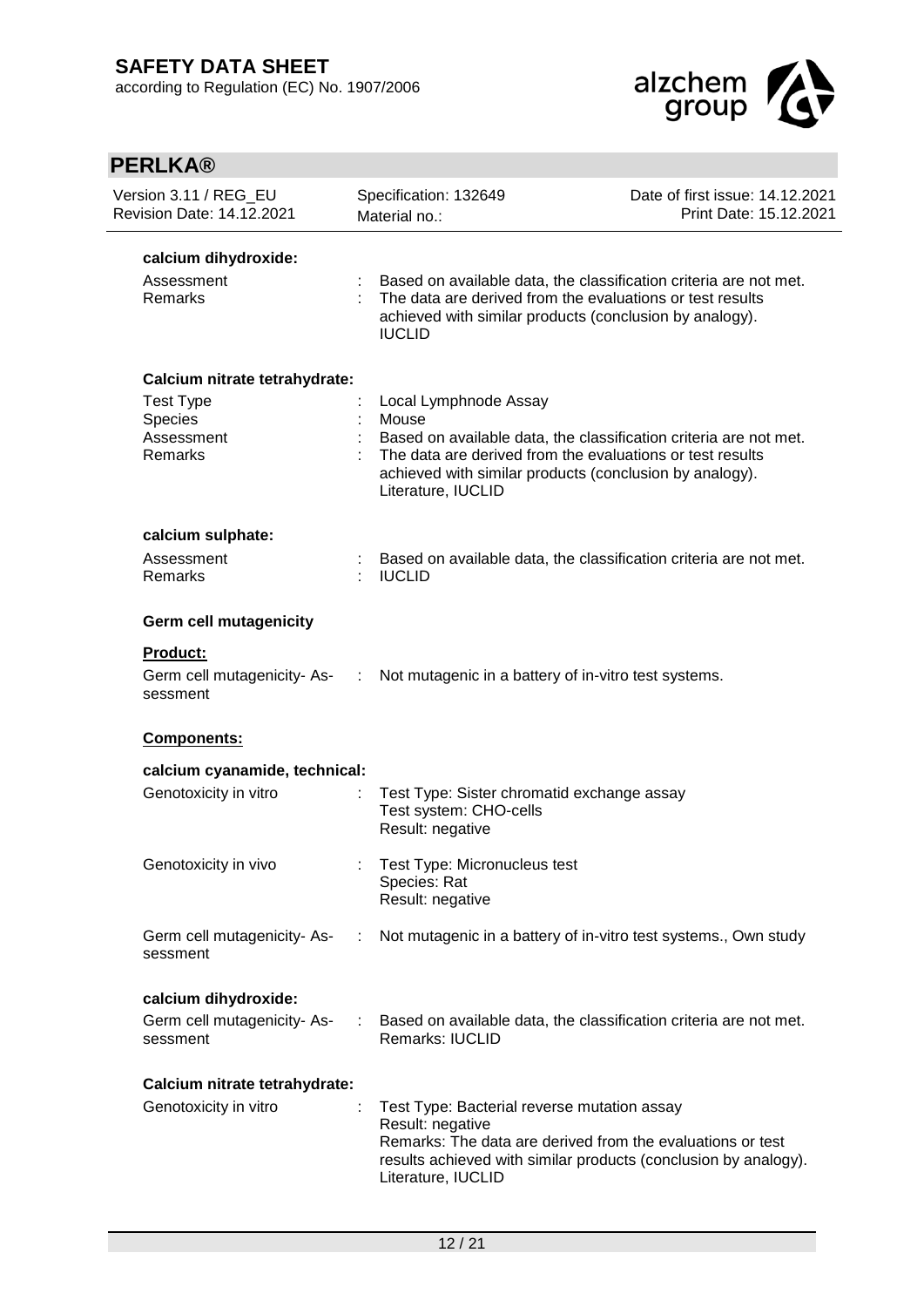

| Version 3.11 / REG_EU<br>Revision Date: 14.12.2021                                           |                             | Specification: 132649<br>Material no.:                                                        | Date of first issue: 14.12.2021<br>Print Date: 15.12.2021 |
|----------------------------------------------------------------------------------------------|-----------------------------|-----------------------------------------------------------------------------------------------|-----------------------------------------------------------|
| Germ cell mutagenicity- As-<br>sessment                                                      |                             | Remarks: Literature, IUCLID                                                                   |                                                           |
| calcium sulphate:<br>Germ cell mutagenicity-As-<br>sessment                                  |                             | Based on available data, the classification criteria are not met.<br><b>Remarks: IUCLID</b>   |                                                           |
| Carcinogenicity                                                                              |                             |                                                                                               |                                                           |
| Product:                                                                                     |                             |                                                                                               |                                                           |
| Remarks                                                                                      | ÷                           | Did not show carcinogenic effects in animal experiments.                                      |                                                           |
| Components:                                                                                  |                             |                                                                                               |                                                           |
| calcium cyanamide, technical:                                                                |                             |                                                                                               |                                                           |
| <b>Remarks</b>                                                                               |                             | No evidence that cancer may be caused.<br>Literature, IUCLID                                  |                                                           |
| calcium dihydroxide:                                                                         |                             |                                                                                               |                                                           |
| Carcinogenicity - Assess-<br>ment                                                            |                             | : Based on available data, the classification criteria are not met.<br><b>Remarks: IUCLID</b> |                                                           |
| Calcium nitrate tetrahydrate:                                                                |                             |                                                                                               |                                                           |
| Carcinogenicity - Assess-<br>ment                                                            | ÷                           | No data available<br>Remarks: Literature, IUCLID                                              |                                                           |
| calcium sulphate:                                                                            |                             |                                                                                               |                                                           |
| Carcinogenicity - Assess-<br>ment                                                            | $\mathcal{L}^{\mathcal{L}}$ | Based on available data, the classification criteria are not met.<br><b>Remarks: IUCLID</b>   |                                                           |
| <b>Reproductive toxicity</b>                                                                 |                             |                                                                                               |                                                           |
| Product:<br>Effects on fertility                                                             | ÷                           | Remarks: no data available                                                                    |                                                           |
| Components:                                                                                  |                             |                                                                                               |                                                           |
| calcium cyanamide, technical:<br>Reproductive toxicity - As- : no data available<br>sessment |                             |                                                                                               |                                                           |
| calcium dihydroxide:<br>Reproductive toxicity - As-<br>sessment                              |                             | : Based on available data, the classification criteria are not met.<br><b>Remarks: IUCLID</b> |                                                           |
| Calcium nitrate tetrahydrate:<br>Effects on fertility                                        |                             | Remarks: Literature, IUCLID                                                                   |                                                           |
|                                                                                              |                             |                                                                                               |                                                           |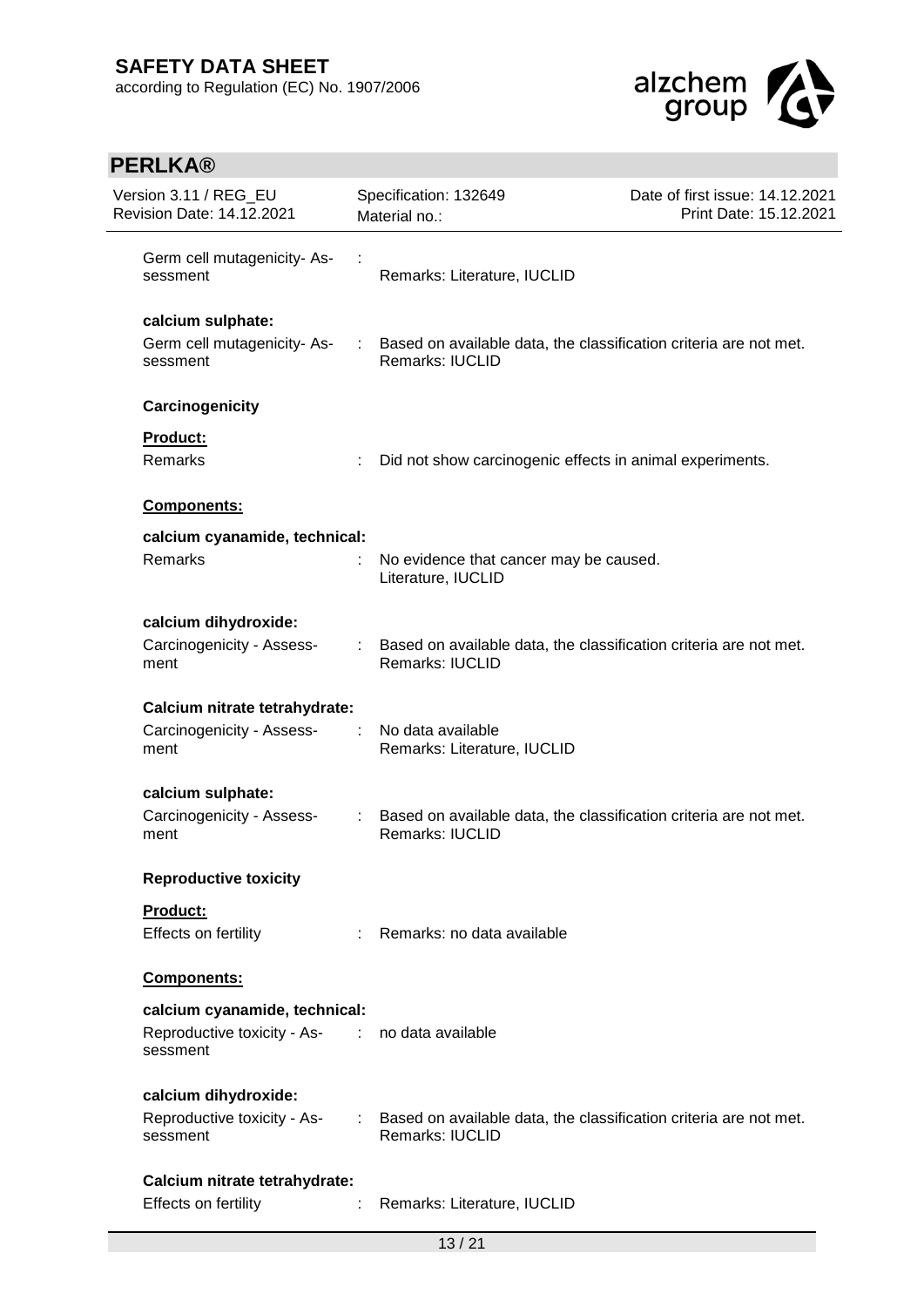

| Version 3.11 / REG_EU<br><b>Revision Date: 14.12.2021</b>    |               | Specification: 132649<br>Material no.:                                                                                                         | Date of first issue: 14.12.2021<br>Print Date: 15.12.2021 |  |
|--------------------------------------------------------------|---------------|------------------------------------------------------------------------------------------------------------------------------------------------|-----------------------------------------------------------|--|
| Reproductive toxicity - As-<br>sessment                      | $\mathcal{L}$ | Remarks: Literature, IUCLID                                                                                                                    |                                                           |  |
| calcium sulphate:<br>Reproductive toxicity - As-<br>sessment |               | : Based on available data, the classification criteria are not met.<br>Remarks: IUCLID                                                         |                                                           |  |
| <b>STOT - single exposure</b>                                |               |                                                                                                                                                |                                                           |  |
| Product:<br>Assessment                                       |               | The substance or mixture is classified as specific target organ<br>toxicant, single exposure, category 3 with respiratory tract<br>irritation. |                                                           |  |
| Components:                                                  |               |                                                                                                                                                |                                                           |  |
| calcium cyanamide, technical:                                |               |                                                                                                                                                |                                                           |  |
| Assessment                                                   |               | The substance or mixture is classified as specific target organ<br>toxicant, single exposure, category 3 with respiratory tract                |                                                           |  |
| Remarks                                                      |               | irritation.<br><b>IUCLID</b>                                                                                                                   |                                                           |  |
| calcium dihydroxide:                                         |               |                                                                                                                                                |                                                           |  |
| Assessment                                                   |               | The substance or mixture is classified as specific target organ<br>toxicant, single exposure, category 3 with respiratory tract<br>irritation. |                                                           |  |
| Remarks                                                      |               | Literature, IUCLID                                                                                                                             |                                                           |  |
| <b>STOT - repeated exposure</b>                              |               |                                                                                                                                                |                                                           |  |
| <b>Product:</b>                                              |               |                                                                                                                                                |                                                           |  |
| Remarks                                                      |               | no data available                                                                                                                              |                                                           |  |
| <b>Components:</b>                                           |               |                                                                                                                                                |                                                           |  |
| calcium cyanamide, technical:                                |               |                                                                                                                                                |                                                           |  |
| Assessment<br>Remarks                                        |               | Based on available data, the classification criteria are not met.<br><b>IUCLID</b>                                                             |                                                           |  |
| calcium dihydroxide:                                         |               |                                                                                                                                                |                                                           |  |
| Assessment<br>Remarks                                        |               | Based on available data, the classification criteria are not met.<br>Literature, IUCLID                                                        |                                                           |  |
| <b>Aspiration toxicity</b>                                   |               |                                                                                                                                                |                                                           |  |
| Product:<br>No data available                                |               |                                                                                                                                                |                                                           |  |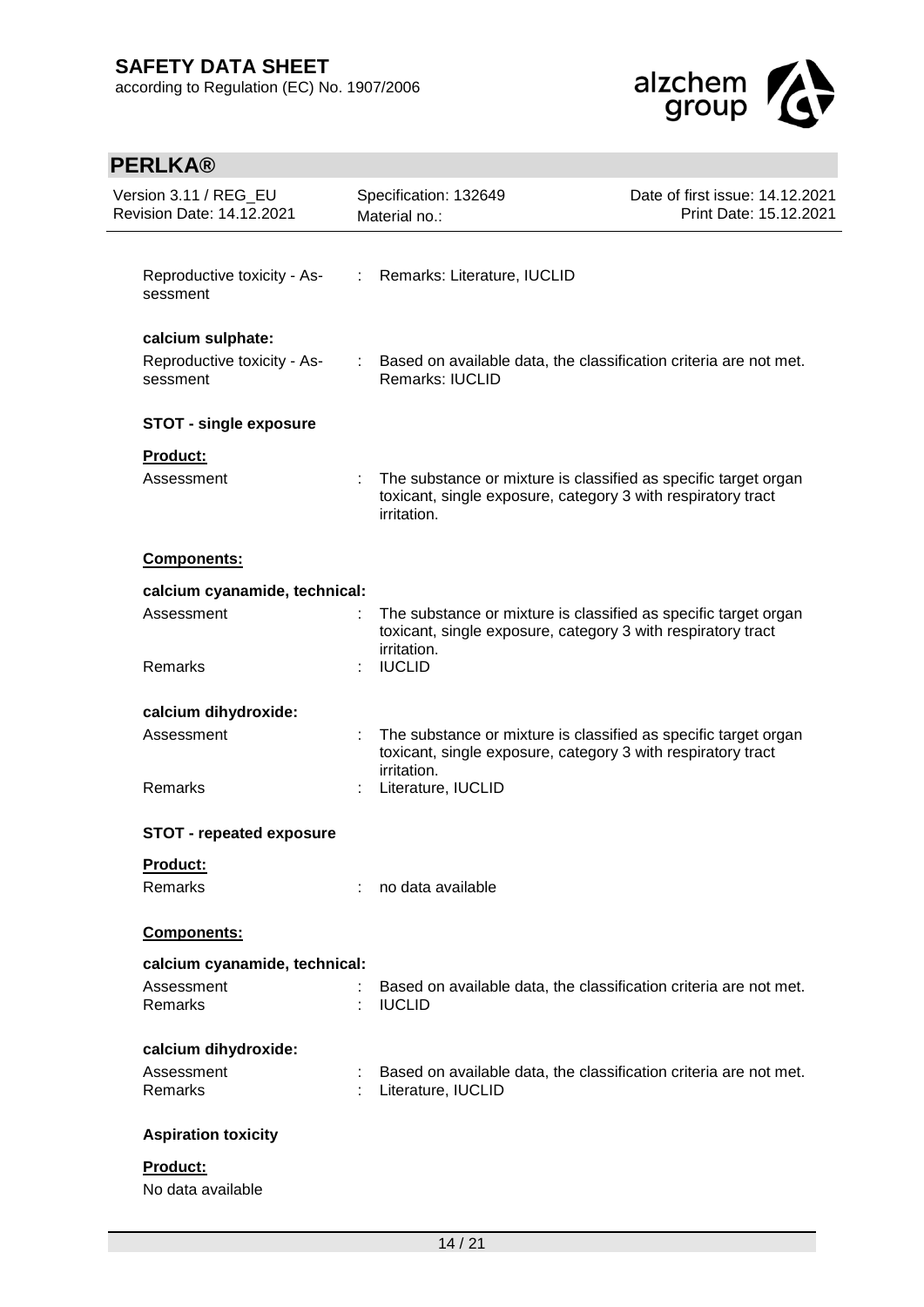

| -- 7<br>Version 3.11 / REG_EU<br>Revision Date: 14.12.2021 | Specification: 132649<br>Material no.:                        | Date of first issue: 14.12.2021<br>Print Date: 15.12.2021                                                                   |
|------------------------------------------------------------|---------------------------------------------------------------|-----------------------------------------------------------------------------------------------------------------------------|
| Components:                                                |                                                               |                                                                                                                             |
| calcium cyanamide, technical:<br>No data available         |                                                               |                                                                                                                             |
| calcium dihydroxide:<br>No data available                  |                                                               |                                                                                                                             |
| Calcium nitrate tetrahydrate:<br>No data available         |                                                               |                                                                                                                             |
| 11.2 Information on other hazards                          |                                                               |                                                                                                                             |
| <b>Experience with human exposure</b>                      |                                                               |                                                                                                                             |
| Product:<br>General Information                            | Alcohol consumption increases the effect of the poison.       |                                                                                                                             |
|                                                            | mucous membranes.<br>sation properties.                       | Concentration above the OEL may cause irritation of eyes and<br>Patch test on human volunteers did not demonstrate sensiti- |
| Components:                                                |                                                               |                                                                                                                             |
| calcium cyanamide, technical:<br>General Information       | Alcohol consumption increases the effect of the poison.<br>÷. |                                                                                                                             |
| <b>Further information</b>                                 |                                                               |                                                                                                                             |
| <b>Product:</b>                                            |                                                               |                                                                                                                             |
| Remarks                                                    | : No additional toxicological data are available.             |                                                                                                                             |
| <b>SECTION 12: Ecological information</b>                  |                                                               |                                                                                                                             |
| 12.1 Toxicity                                              |                                                               |                                                                                                                             |

| <b>Product:</b>  |                                                                                                                                                                                                                |
|------------------|----------------------------------------------------------------------------------------------------------------------------------------------------------------------------------------------------------------|
| Toxicity to fish | : LC50 (Danio rerio): $212,8$ mg/l<br>Exposure time: 96 h<br>Method: OECD 203<br>Remarks: The data are derived from the evaluations or test<br>results achieved with similar products (conclusion by analogy). |
|                  | NOEC (Danio rerio): 152 mg/l<br>Exposure time: 96 h<br>Method: OECD 203<br>Remarks: The data are derived from the evaluations or test<br>results achieved with similar products (conclusion by analogy).       |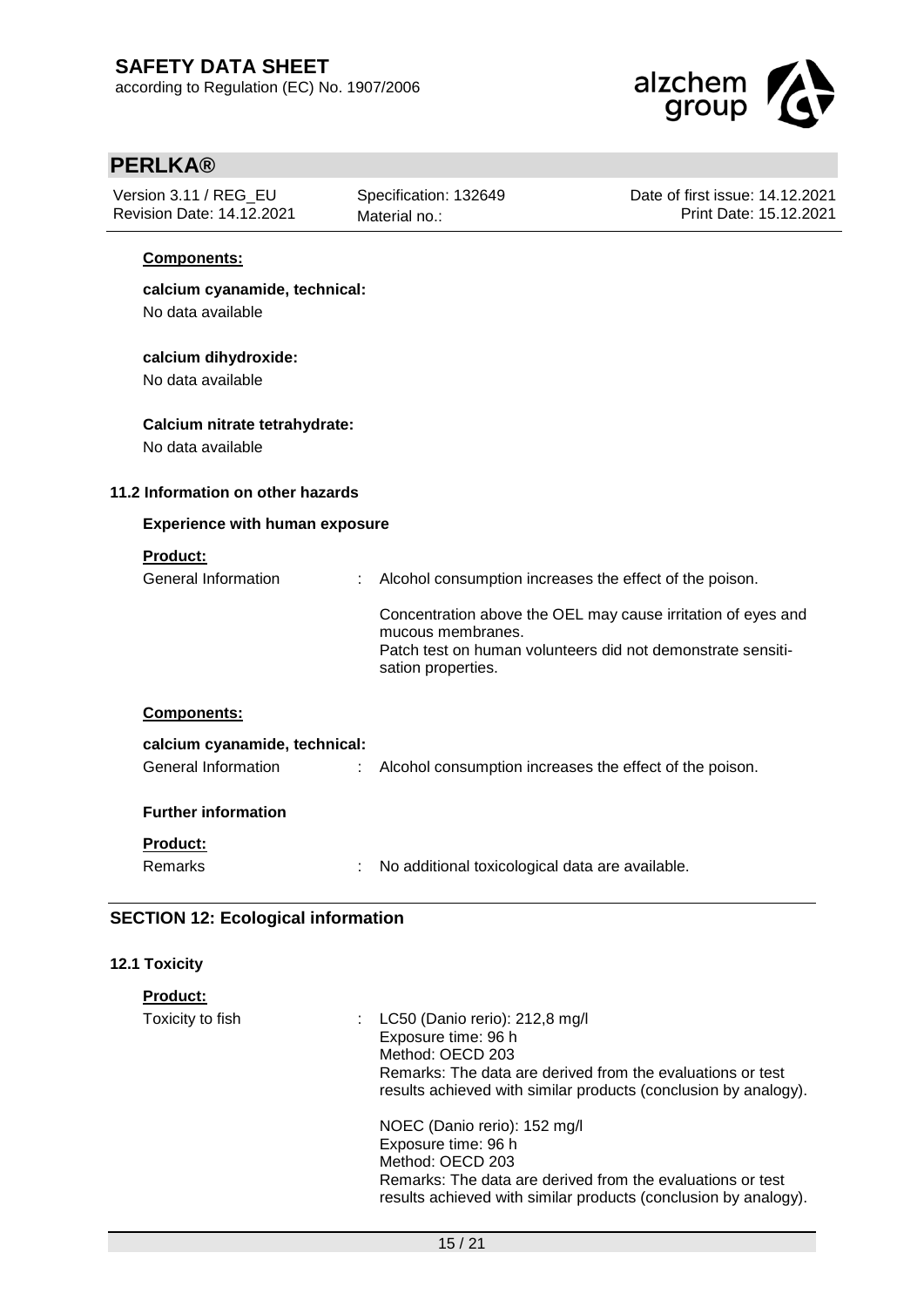

| Version 3.11 / REG_EU<br><b>Revision Date: 14.12.2021</b>   |   | Specification: 132649<br>Material no.:                                                                                                                     | Date of first issue: 14.12.2021<br>Print Date: 15.12.2021       |
|-------------------------------------------------------------|---|------------------------------------------------------------------------------------------------------------------------------------------------------------|-----------------------------------------------------------------|
| Toxicity to daphnia and other :<br>aquatic invertebrates    |   | EC50 (Daphnia magna): 9,12 mg/l<br>Exposure time: 48 h<br>Method: OECD 202<br>Remarks: The data are derived from the evaluations or test                   | results achieved with similar products (conclusion by analogy). |
|                                                             |   | NOEC (Daphnia magna): 2,736 mg/l<br>Exposure time: 48 h<br>Method: OECD 202<br>Remarks: The data are derived from the evaluations or test                  | results achieved with similar products (conclusion by analogy). |
| Toxicity to algae/aquatic<br>plants                         | ÷ | EC50 (Pseudokirchnerella subcapitata): 41,86 mg/l<br>Exposure time: 72 h<br>Method: OECD 201<br>Remarks: The data are derived from the evaluations or test | results achieved with similar products (conclusion by analogy). |
|                                                             |   | NOEC (Pseudokirchnerella subcapitata): 20,87 mg/l<br>Exposure time: 72 h<br>Method: OECD 201<br>Remarks: The data are derived from the evaluations or test | results achieved with similar products (conclusion by analogy). |
| <b>Ecotoxicology Assessment</b><br>Chronic aquatic toxicity | ÷ | Harmful to aquatic life with long lasting effects.                                                                                                         |                                                                 |
| <b>Components:</b>                                          |   |                                                                                                                                                            |                                                                 |
| calcium cyanamide, technical:                               |   |                                                                                                                                                            |                                                                 |
| Toxicity to fish                                            |   | LC50 (Danio rerio): 140 mg/l<br>Exposure time: 96 h<br>Method: OECD 203<br>Remarks: Own test result.                                                       |                                                                 |
|                                                             |   | NOEC (Danio rerio): 100 mg/l<br>Method: OECD 203<br>Remarks: Own test result.                                                                              |                                                                 |
| Toxicity to daphnia and other :<br>aquatic invertebrates    |   | EC50 (Daphnia magna (Water flea)): 6,0 mg/l<br>Exposure time: 48 h<br>Method: OECD 202<br>Remarks: Own test result.                                        |                                                                 |
|                                                             |   | NOEC (Daphnia magna (Water flea)): 1,8 mg/l<br>Exposure time: 48 h<br>Method: OECD 202<br>Remarks: Own test result.                                        |                                                                 |
| Toxicity to algae/aquatic<br>plants                         |   | ErC50 (Pseudokirchnerella subcapitata): 27,54 mg/l<br>Exposure time: 72 h                                                                                  |                                                                 |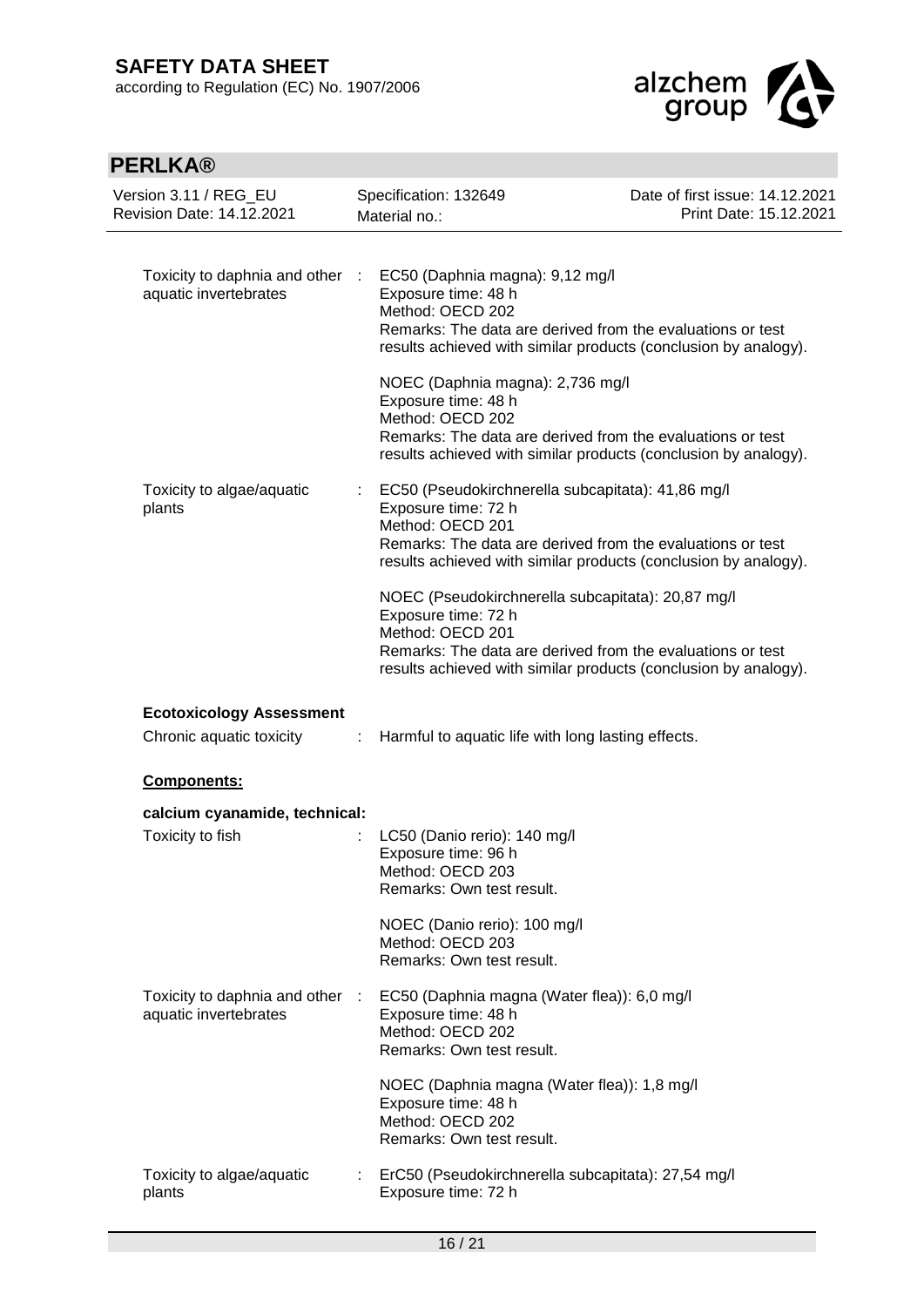j.



| <b>PERLKA®</b>                                            |   |                                                                                                                                                                                                                                                       |                                                           |
|-----------------------------------------------------------|---|-------------------------------------------------------------------------------------------------------------------------------------------------------------------------------------------------------------------------------------------------------|-----------------------------------------------------------|
| Version 3.11 / REG_EU<br><b>Revision Date: 14.12.2021</b> |   | Specification: 132649<br>Material no.:                                                                                                                                                                                                                | Date of first issue: 14.12.2021<br>Print Date: 15.12.2021 |
|                                                           |   | Method: OECD 201<br>Remarks: Own test result.                                                                                                                                                                                                         |                                                           |
|                                                           |   | NOEL (Pseudokirchnerella subcapitata): 13,73 mg/l<br>Method: OECD 201<br>Remarks: Own test result.                                                                                                                                                    |                                                           |
| <b>Ecotoxicology Assessment</b>                           |   |                                                                                                                                                                                                                                                       |                                                           |
| Chronic aquatic toxicity                                  | ÷ | Harmful to aquatic life with long lasting effects.                                                                                                                                                                                                    |                                                           |
| calcium dihydroxide:                                      |   |                                                                                                                                                                                                                                                       |                                                           |
| Toxicity to fish                                          |   | LC50 (Oncorhynchus mykiss): 50,6 mg/l<br>Exposure time: 96 h<br>Method: OECD 203<br>Remarks: Literature, IUCLID                                                                                                                                       |                                                           |
| Calcium nitrate tetrahydrate:                             |   |                                                                                                                                                                                                                                                       |                                                           |
| Toxicity to fish                                          |   | LC50 (Poecilia reticulata (guppy)): 1378 mg/l<br>Exposure time: 96 h<br>Test Type: static test<br>Remarks: The data are derived from the evaluations or test<br>results achieved with similar products (conclusion by analogy).<br>Literature, IUCLID |                                                           |
|                                                           |   | NOEC (Rainbow trout): 100 mg/l<br>Exposure time: 96 h<br>Remarks: The data are derived from the evaluations or test<br>results achieved with similar products (conclusion by analogy).<br>Literature, IUCLID                                          |                                                           |
| Toxicity to daphnia and other :<br>aquatic invertebrates  |   | EC50 (Daphnia magna (Water flea)): 490 mg/l<br>Exposure time: 48 h<br>Remarks: Literature, IUCLID                                                                                                                                                     |                                                           |
| Toxicity to microorganisms                                |   | EC50 (Activated sludge): > 1000 mg/l<br>Exposure time: 3 h<br>Test Type: Growth inhibition<br>Remarks: Literature, IUCLID                                                                                                                             |                                                           |
| calcium sulphate:                                         |   |                                                                                                                                                                                                                                                       |                                                           |
| <b>Ecotoxicology Assessment</b>                           |   |                                                                                                                                                                                                                                                       |                                                           |
| Acute aquatic toxicity                                    |   | Based on available data, the classification criteria are not met.<br><b>Remarks: IUCLID</b>                                                                                                                                                           |                                                           |
| Chronic aquatic toxicity                                  |   | Based on available data, the classification criteria are not met.<br>Remarks: IUCLID                                                                                                                                                                  |                                                           |
|                                                           |   |                                                                                                                                                                                                                                                       |                                                           |

## **12.2 Persistence and degradability**

### **Product:**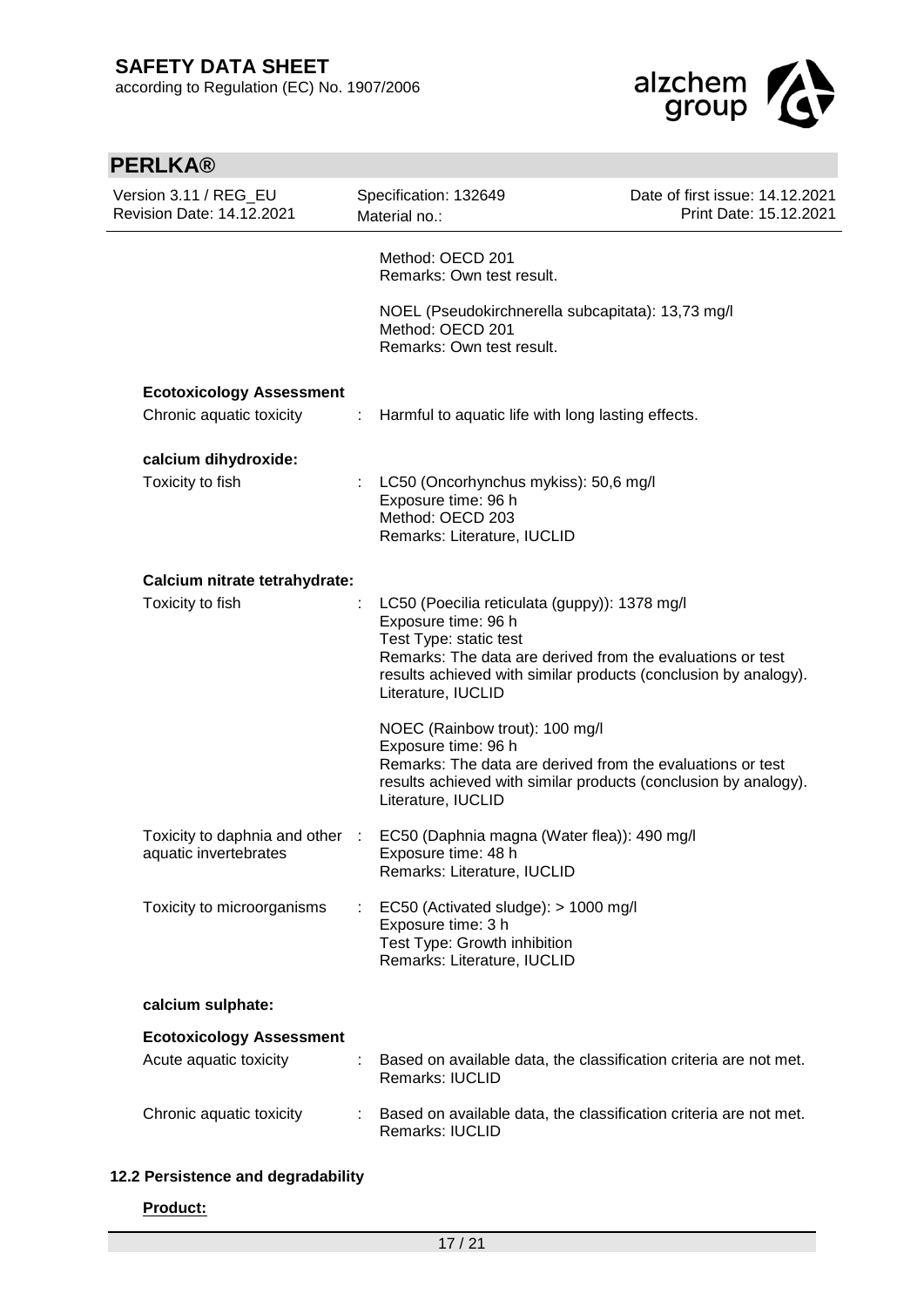

| <b>PERLKA®</b>                                     |   |                                                                                                                               |                                                           |
|----------------------------------------------------|---|-------------------------------------------------------------------------------------------------------------------------------|-----------------------------------------------------------|
| Version 3.11 / REG_EU<br>Revision Date: 14.12.2021 |   | Specification: 132649<br>Material no.:                                                                                        | Date of first issue: 14.12.2021<br>Print Date: 15.12.2021 |
| Biodegradability                                   | ÷ | Remarks: Hydrolysis in water<br>In the soil, the product acts as fertilizer and is degraded within<br>a few weeks.            |                                                           |
| Components:                                        |   |                                                                                                                               |                                                           |
| calcium cyanamide, technical:                      |   |                                                                                                                               |                                                           |
| Biodegradability                                   |   | Inoculum: Activated sludge<br>Result: Not readily biodegradable.<br>Method: OECD 301 B<br>Remarks: Hydrolysis in water        |                                                           |
| Calcium nitrate tetrahydrate:                      |   |                                                                                                                               |                                                           |
| Biodegradability                                   | ÷ | Remarks: No data available                                                                                                    |                                                           |
| calcium sulphate:                                  |   |                                                                                                                               |                                                           |
| Biodegradability                                   |   | Remarks: The methods for determining biodegradability are<br>not applicable to inorganic substances.                          |                                                           |
| 12.3 Bioaccumulative potential                     |   |                                                                                                                               |                                                           |
| Product:                                           |   |                                                                                                                               |                                                           |
| Bioaccumulation                                    |   | Remarks: no data available                                                                                                    |                                                           |
| Components:                                        |   |                                                                                                                               |                                                           |
| calcium sulphate:                                  |   |                                                                                                                               |                                                           |
| Bioaccumulation                                    |   | Remarks: No significant bioaccumulation.<br><b>IUCLID</b>                                                                     |                                                           |
| 12.4 Mobility in soil<br>no data available         |   |                                                                                                                               |                                                           |
| 12.5 Results of PBT and vPvB assessment            |   |                                                                                                                               |                                                           |
| Product:                                           |   |                                                                                                                               |                                                           |
| Assessment                                         |   | A PBT/vPvB evaluation is not available, since a chemical<br>safety evaluation is not required / has not been carried out      |                                                           |
| 12.6 Endocrine disrupting properties               |   |                                                                                                                               |                                                           |
| no data available                                  |   |                                                                                                                               |                                                           |
| 12.7 Other adverse effects                         |   |                                                                                                                               |                                                           |
| Product:<br>Additional ecological infor-<br>mation |   | Prevent penetration into soil, stretches of water and drainage<br>systems.<br>No further ecotoxicological data are available. |                                                           |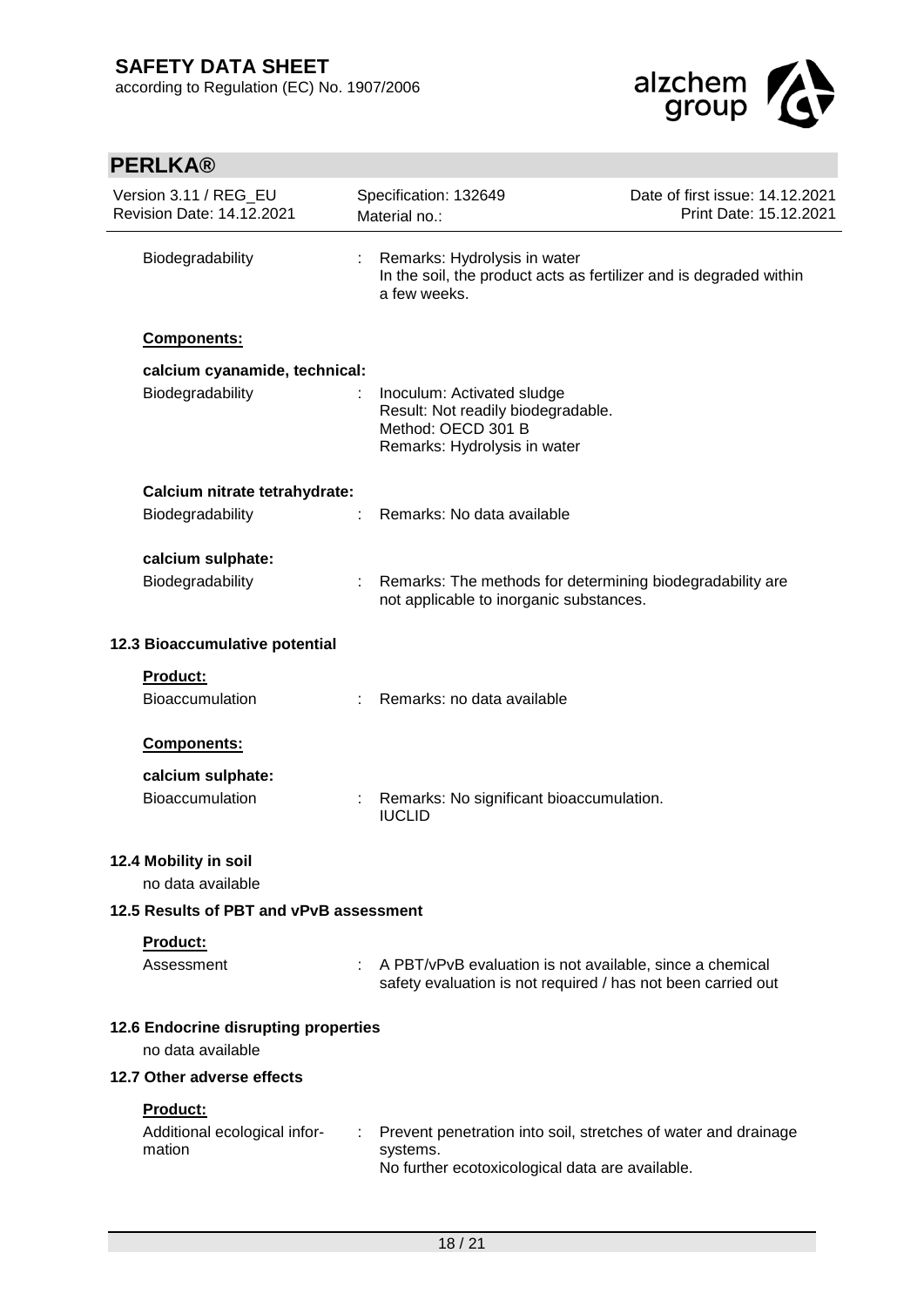

| Version 3.11 / REG EU     | Specification: 132649 | Date of first issue: 14.12.2021 |
|---------------------------|-----------------------|---------------------------------|
| Revision Date: 14.12.2021 | Material no.:         | Print Date: 15.12.2021          |

### **Components:**

### **calcium cyanamide, technical:**

| Environmental fate and | In the soil, the product acts as fertilizer and is degraded within |
|------------------------|--------------------------------------------------------------------|
| pathways               | a few weeks.                                                       |

### **SECTION 13: Disposal considerations**

| 13.1 Waste treatment methods |                                                                                                                                                     |
|------------------------------|-----------------------------------------------------------------------------------------------------------------------------------------------------|
| Product                      | Must be brought to an adequate waste treatment facility, in<br>conformity with applicable waste disposal regulations.                               |
|                              | Must not be disposed of together with household wastes.<br>In the soil, the product acts as fertilizer and is degraded within<br>a few weeks.       |
| Contaminated packaging       | Packaging, that can not be reused after cleaning must be<br>disposed or recycled in accordance with all federal, national<br>and local regulations. |

### **SECTION 14: Transport information**

## **14.1 UN number or ID number**

Not regulated as a dangerous good

### **14.2 UN proper shipping name**

Not regulated as a dangerous good

## **14.3 Transport hazard class(es)**

Not regulated as a dangerous good

### **14.4 Packing group**

| Remarks                           | Not classified as dangerous in the meaning of transport regu-<br>lations., Residual content of calcium carbide < 0.1 %                                      |
|-----------------------------------|-------------------------------------------------------------------------------------------------------------------------------------------------------------|
| <b>ADR</b>                        | Not regulated as a dangerous good                                                                                                                           |
| <b>RID</b>                        | Not regulated as a dangerous good                                                                                                                           |
| <b>IMDG</b><br><b>Remarks</b>     | Not regulated as a dangerous good<br>Not classified as dangerous in the meaning of transport regu-<br>lations., Residual content of calcium carbide < 0.1 % |
| <b>IATA (Cargo)</b><br>Remarks    | Not regulated as a dangerous good<br>Not classified as dangerous in the meaning of transport regu-<br>lations., Residual content of calcium carbide < 0.1 % |
| <b>IATA (Passenger)</b>           | Not regulated as a dangerous good                                                                                                                           |
| 14.5 Environmental hazards        |                                                                                                                                                             |
| Not regulated as a dangerous good |                                                                                                                                                             |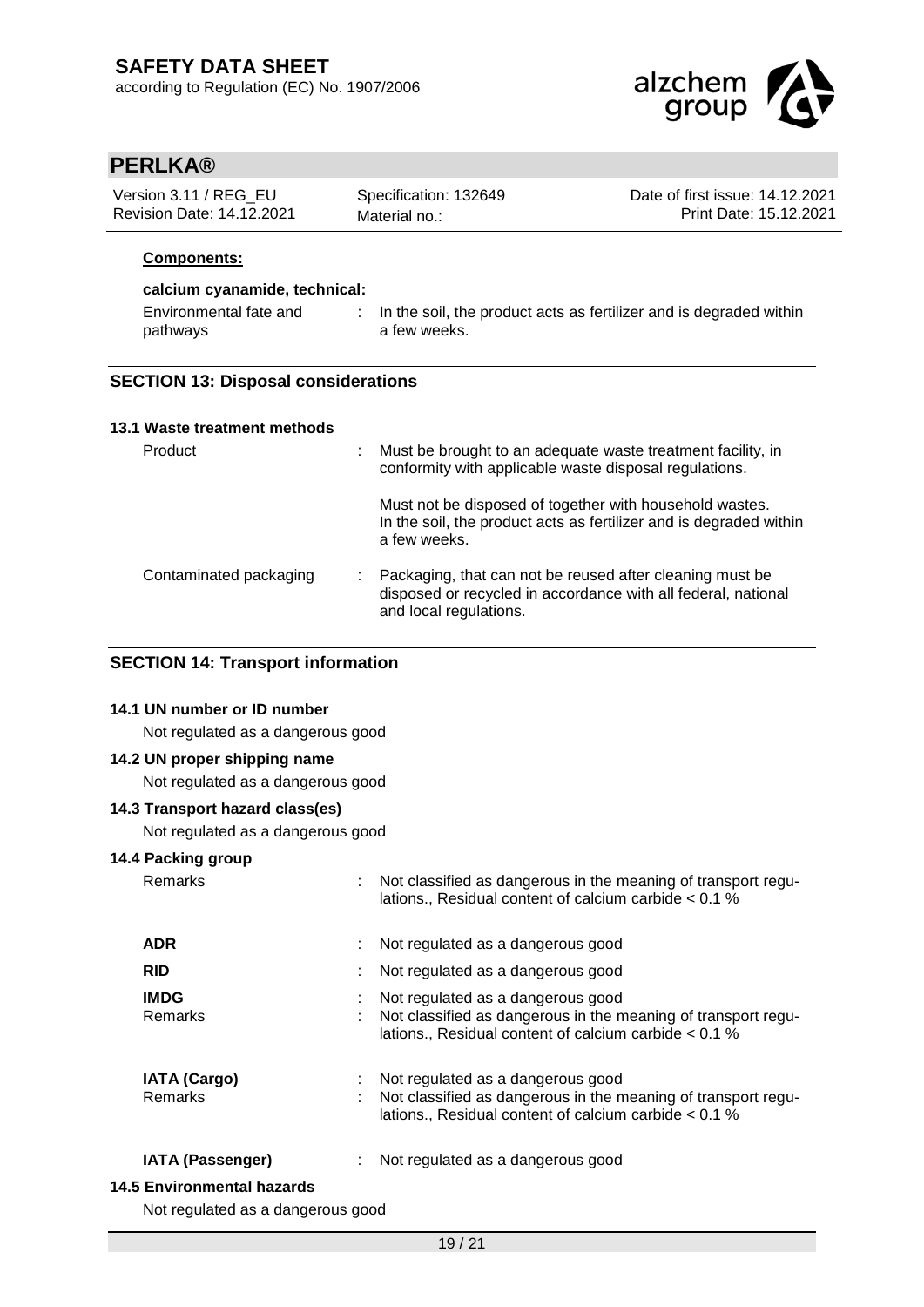

| Version 3.11 / REG EU     | Specification: 132649 | Date of first issue: 14.12.2021 |
|---------------------------|-----------------------|---------------------------------|
| Revision Date: 14.12.2021 | Material no.:         | Print Date: 15.12.2021          |

### **14.6 Special precautions for user**

Remarks : Not classified as dangerous in the meaning of transport regulations., Residual content of calcium carbide < 0.1 % Residual calcium carbide content < 0.1%, so that labelling with UN No. 1403 is not necessary. Perlka does not constitute hazardous cargo as defined by the transport regulations, so that transport together with ammonium nitrate and preparations containing ammonium nitrate is permissible.

### **14.7 Maritime transport in bulk according to IMO instruments**

Not applicable for product as supplied.

### **SECTION 15: Regulatory information**

### **15.1 Safety, health and environmental regulations/legislation specific for the substance or mixture**

### **Other regulations:**

The product is a fertilizer with EEC-approval.

#### **15.2 Chemical safety assessment**

No substance safety assessment is required for this product.

### **SECTION 16: Other information**

### **Full text of H-Statements**

| H315<br>: Causes skin irritation.<br>H317<br>May cause an allergic skin reaction.<br>H318<br>Causes serious eye damage.<br>H335<br>May cause respiratory irritation.<br>H412<br>Harmful to aquatic life with long lasting effects.<br><b>Full text of other abbreviations</b><br>Acute Tox.<br>$:$ Acute toxicity<br><b>Aquatic Chronic</b><br>Long-term (chronic) aquatic hazard<br>Eye Dam.<br>Serious eye damage<br>Skin Irrit.<br><b>Skin irritation</b><br>Skin Sens.<br><b>Skin sensitisation</b><br>STOT SE<br>Specific target organ toxicity - single exposure<br>2017/164/EU<br>fourth list of indicative occupational exposure limit values<br>2017/164/EU / STEL<br>: Short term exposure limit<br>2017/164/EU / TWA<br>Limit Value - eight hours | H302 | : Harmful if swallowed.                                 |
|--------------------------------------------------------------------------------------------------------------------------------------------------------------------------------------------------------------------------------------------------------------------------------------------------------------------------------------------------------------------------------------------------------------------------------------------------------------------------------------------------------------------------------------------------------------------------------------------------------------------------------------------------------------------------------------------------------------------------------------------------------------|------|---------------------------------------------------------|
|                                                                                                                                                                                                                                                                                                                                                                                                                                                                                                                                                                                                                                                                                                                                                              |      |                                                         |
|                                                                                                                                                                                                                                                                                                                                                                                                                                                                                                                                                                                                                                                                                                                                                              |      |                                                         |
|                                                                                                                                                                                                                                                                                                                                                                                                                                                                                                                                                                                                                                                                                                                                                              |      |                                                         |
|                                                                                                                                                                                                                                                                                                                                                                                                                                                                                                                                                                                                                                                                                                                                                              |      |                                                         |
|                                                                                                                                                                                                                                                                                                                                                                                                                                                                                                                                                                                                                                                                                                                                                              |      |                                                         |
|                                                                                                                                                                                                                                                                                                                                                                                                                                                                                                                                                                                                                                                                                                                                                              |      |                                                         |
|                                                                                                                                                                                                                                                                                                                                                                                                                                                                                                                                                                                                                                                                                                                                                              |      |                                                         |
|                                                                                                                                                                                                                                                                                                                                                                                                                                                                                                                                                                                                                                                                                                                                                              |      |                                                         |
|                                                                                                                                                                                                                                                                                                                                                                                                                                                                                                                                                                                                                                                                                                                                                              |      |                                                         |
|                                                                                                                                                                                                                                                                                                                                                                                                                                                                                                                                                                                                                                                                                                                                                              |      |                                                         |
|                                                                                                                                                                                                                                                                                                                                                                                                                                                                                                                                                                                                                                                                                                                                                              |      |                                                         |
|                                                                                                                                                                                                                                                                                                                                                                                                                                                                                                                                                                                                                                                                                                                                                              |      |                                                         |
|                                                                                                                                                                                                                                                                                                                                                                                                                                                                                                                                                                                                                                                                                                                                                              |      | Europe. Commission Directive 2017/164/EU establishing a |
|                                                                                                                                                                                                                                                                                                                                                                                                                                                                                                                                                                                                                                                                                                                                                              |      |                                                         |
|                                                                                                                                                                                                                                                                                                                                                                                                                                                                                                                                                                                                                                                                                                                                                              |      |                                                         |
|                                                                                                                                                                                                                                                                                                                                                                                                                                                                                                                                                                                                                                                                                                                                                              |      |                                                         |

ADN - European Agreement concerning the International Carriage of Dangerous Goods by Inland Waterways; ADR - European Agreement concerning the International Carriage of Dangerous Goods by Road; AIIC - Australian Inventory of Industrial Chemicals; ASTM - American Society for